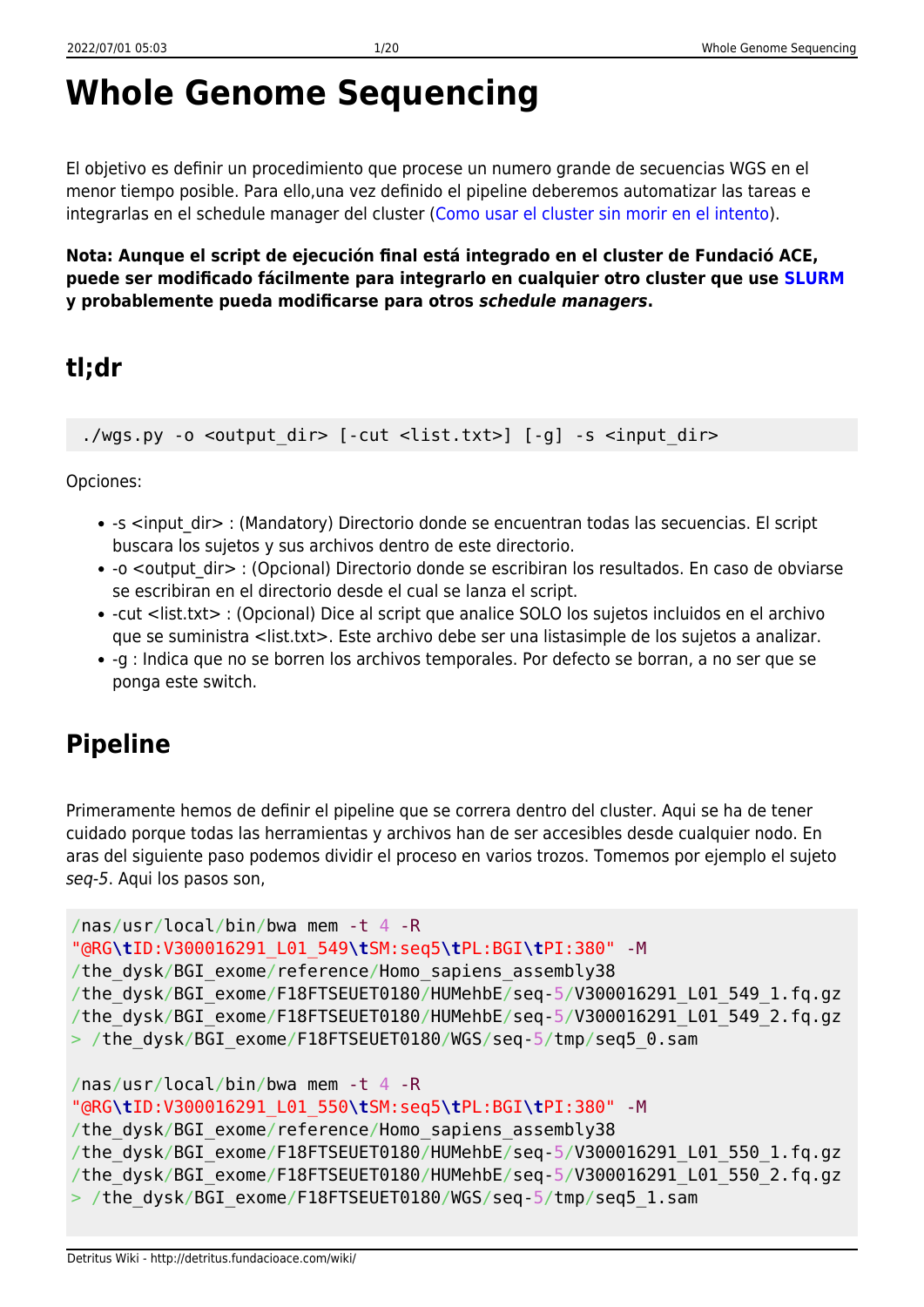```
/nas/usr/local/bin/bwa mem -t 4 -R
"@RG\tID:V300016291_L01_551\tSM:seq5\tPL:BGI\tPI:380" -M
/the dysk/BGI exome/reference/Homo sapiens assembly38
/the_dysk/BGI_exome/F18FTSEUET0180/HUMehbE/seq-5/V300016291_L01_551_1.fq.gz
/the_dysk/BGI_exome/F18FTSEUET0180/HUMehbE/seq-5/V300016291_L01_551_2.fq.gz
> /the dysk/BGI exome/F18FTSEUET0180/WGS/seq-5/tmp/seq5 2.sam
/nas/usr/local/bin/bwa mem -t 4 -R
"@RG\tID:V300016291_L01_552\tSM:seq5\tPL:BGI\tPI:380" -M
/the dysk/BGI exome/reference/Homo sapiens assembly38
/the_dysk/BGI_exome/F18FTSEUET0180/HUMehbE/seq-5/V300016291_L01_552_1.fq.gz
/the_dysk/BGI_exome/F18FTSEUET0180/HUMehbE/seq-5/V300016291_L01_552_2.fq.gz
> /the dysk/BGI exome/F18FTSEUET0180/WGS/seq-5/tmp/seq5 3.sam
java -Djava.io.tmpdir=/nas/osotolongo/tmp/ -Xmx8g -jar
/nas/usr/local/bin/picard.jar MergeSamFiles
I=/the_dysk/BGI_exome/F18FTSEUET0180/WGS/seq-5/tmp/seq5_0.sam
I=/the_dysk/BGI_exome/F18FTSEUET0180/WGS/seq-5/tmp/seq5_1.sam
I=/the_dysk/BGI_exome/F18FTSEUET0180/WGS/seq-5/tmp/seq5_2.sam
I=/the_dysk/BGI_exome/F18FTSEUET0180/WGS/seq-5/tmp/seq5_3.sam
O=/the_dysk/BGI_exome/F18FTSEUET0180/WGS/seq-5/tmp/seq5.sam
java -Djava.io.tmpdir=/nas/osotolongo/tmp/ -Xmx8g -jar
/nas/usr/local/bin/picard.jar SortSam
I=/the_dysk/BGI_exome/F18FTSEUET0180/WGS/seq-5/tmp/seq5.sam
O=/the_dysk/BGI_exome/F18FTSEUET0180/WGS/seq-5/tmp/seq5_sorted.bam
SORT ORDER=coordinate
/nas/software/samtools/bin/samtools index
/the_dysk/BGI_exome/F18FTSEUET0180/WGS/seq-5/tmp/seq5_sorted.bam
/nas/usr/local/bin/verifyBamID --vcf
/the dysk/BGI exome/reference/hapmap 3.3.hg38.vcf.gz --bam
/the_dysk/BGI_exome/F18FTSEUET0180/WGS/seq-5/tmp/seq5_sorted.bam --chip-none
--maxDepth 1000 --precise --verbose --ignoreRG --out
/the_dysk/BGI_exome/F18FTSEUET0180/WGS/seq-5/results/seq5_verifybam |& grep
-v "Skipping marker"
java -Djava.io.tmpdir=/nas/osotolongo/tmp/ -Xmx8g -jar
/nas/usr/local/bin/picard.jar ValidateSamFile IGNORE=MATE NOT FOUND
IGNORE=MISSING_READ_GROUP IGNORE=RECORD_MISSING_READ_GROUP
I=/the_dysk/BGI_exome/F18FTSEUET0180/WGS/seq-5/tmp/seq5_sorted.bam
java -Djava.io.tmpdir=/nas/osotolongo/tmp/ -Xmx8g -jar
/nas/usr/local/bin/picard.jar MarkDuplicates
I=/the_dysk/BGI_exome/F18FTSEUET0180/WGS/seq-5/tmp/seq5_sorted.bam
O=/the_dysk/BGI_exome/F18FTSEUET0180/WGS/seq-5/tmp/seq5_GATKready.bam
METRICS FILE=/the dysk/BGI exome/F18FTSEUET0180/WGS/seq-5/tmp/seq5 metrics.t
xt QUIET=true MAX_RECORDS_IN_RAM=2000000 ASSUME_SORTED=TRUE
CREATE_INDEX=TRUE
java -jar /nas/usr/local/opt/gatk3/GenomeAnalysisTK.jar -T DepthOfCoverage -
R /the dysk/BGI exome/reference/Homo sapiens assembly38.fasta -nt 1 -ct 10 -
ct 15 -ct 20 -ct 30 --omitDepthOutputAtEachBase --omitIntervalStatistics --
omitLocusTable -L
```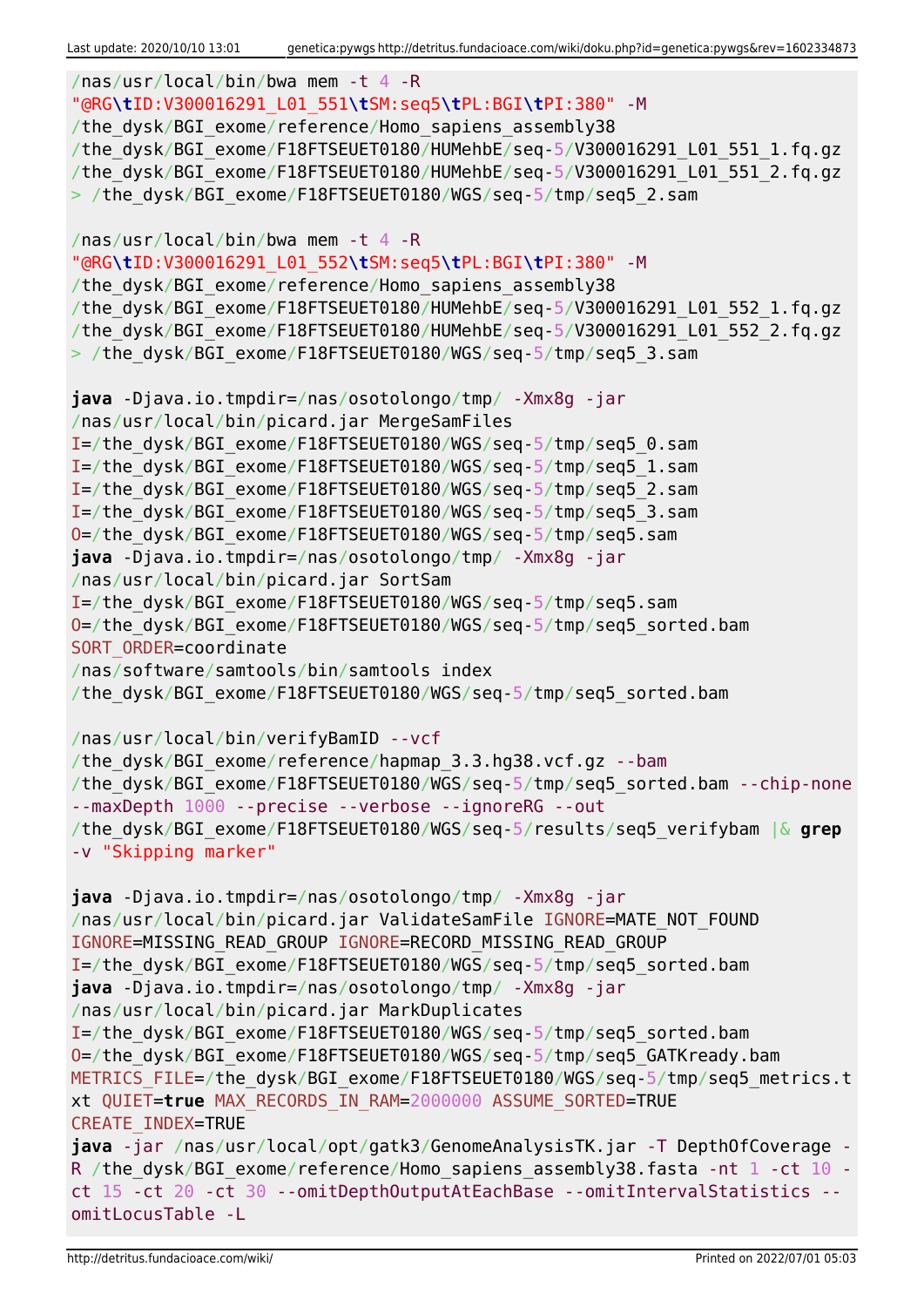| /the_dysk/BGI_exome/reference/MGI_Exome_Capture_V5_bis2.bed -I<br>/the_dysk/BGI_exome/F18FTSEUET0180/WGS/seq-5/tmp/seq5_GATKready.bam - o<br>/the_dysk/BGI_exome/F18FTSEUET0180/WGS/seq-5/results/seq5_exome_coverage<br>singularity run --cleanenv -B /nas:/nas -B /the_dysk:/the_dysk<br>/usr/local/bin/gatk4.simg gatk --java-options "-                                                           |
|-------------------------------------------------------------------------------------------------------------------------------------------------------------------------------------------------------------------------------------------------------------------------------------------------------------------------------------------------------------------------------------------------------|
| DGATK_STACKTRACE_ON_USER_EXCEPTION=true -Xmx16G" BaseRecalibrator -I<br>/the_dysk/BGI_exome/F18FTSEUET0180/WGS/seq-5/tmp/seq5_GATKready.bam -R<br>/the_dysk/BGI_exome/reference/Homo_sapiens_assembly38.fasta --known-sites<br>/the_dysk/BGI_exome/reference/Mills_and_1000G_gold_standard.indels.hg38.vcf.<br>gz --known-sites /the dysk/BGI exome/reference/dbsnp 146.hg38.vcf.gz --<br>known-sites |
| /the_dysk/BGI_exome/reference/1000G_phase1.snps.high_confidence.hg38.vcf.gz<br>-0 /the_dysk/BGI_exome/F18FTSEUET0180/WGS/seq-5/tmp/seq5_recal_data.table1<br>singularity run --cleanenv -B /nas:/nas -B /the_dysk:/the_dysk<br>/usr/local/bin/gatk4.simg gatk --java-options "-                                                                                                                       |
| DGATK_STACKTRACE_ON_USER_EXCEPTION=true -Xmx16G" ApplyBQSR -R<br>/the_dysk/BGI_exome/reference/Homo_sapiens_assembly38.fasta -I<br>/the dysk/BGI exome/F18FTSEUET0180/WGS/seq-5/tmp/seq5 GATKready.bam -bqsr-<br>recal-file                                                                                                                                                                           |
| /the_dysk/BGI_exome/F18FTSEUET0180/WGS/seq-5/tmp/seq5_recal_data.table1 -0<br>/the_dysk/BGI_exome/F18FTSEUET0180/WGS/seq-5/results/seq5_recal.bam<br>singularity run --cleanenv -B /nas:/nas -B /the_dysk:/the_dysk<br>/usr/local/bin/gatk4.simg gatk --java-options "-                                                                                                                               |
| DGATK_STACKTRACE_ON_USER_EXCEPTION=true -Xmx16G" AnalyzeCovariates -bqsr<br>/the_dysk/BGI_exome/F18FTSEUET0180/WGS/seq-5/tmp/seq5_recal_data.table1 --<br>plots                                                                                                                                                                                                                                       |
| /the_dysk/BGI_exome/F18FTSEUET0180/WGS/seq-5/results/seq5_AnalyzeCovariates.                                                                                                                                                                                                                                                                                                                          |
| pdf                                                                                                                                                                                                                                                                                                                                                                                                   |
| singularity run --cleanenv -B /nas:/nas -B /the_dysk:/the_dysk                                                                                                                                                                                                                                                                                                                                        |
| /usr/local/bin/gatk4.simg gatk --java-options "-                                                                                                                                                                                                                                                                                                                                                      |
| DGATK_STACKTRACE_ON_USER_EXCEPTION=true -Xmx16G" BaseRecalibrator -I<br>/the dysk/BGI exome/F18FTSEUET0180/WGS/seq-5/results/seq5 recal.bam -R<br>/the_dysk/BGI_exome/reference/Homo_sapiens_assembly38.fasta --known-sites<br>/the dysk/BGI exome/reference/Mills and 1000G gold standard.indels.hg38.vcf.                                                                                           |
| gz --known-sites /the dysk/BGI exome/reference/dbsnp 146.hg38.vcf.gz --<br>known-sites                                                                                                                                                                                                                                                                                                                |
| /the_dysk/BGI_exome/reference/1000G_phase1.snps.high_confidence.hg38.vcf.gz<br>-0 /the_dysk/BGI_exome/F18FTSEUET0180/WGS/seq-5/tmp/seq5_recal_data.table2                                                                                                                                                                                                                                             |
| singularity run --cleanenv -B /nas:/nas -B /the_dysk:/the_dysk<br>/usr/local/bin/gatk4.simg gatk --java-options "-<br>DGATK STACKTRACE ON USER EXCEPTION=true -Xmx16G" AnalyzeCovariates -before<br>/the_dysk/BGI_exome/F18FTSEUET0180/WGS/seq-5/tmp/seq5_recal_data.table1 -                                                                                                                         |
| after<br>/the_dysk/BGI_exome/F18FTSEUET0180/WGS/seq-5/tmp/seq5_recal_data.table2 -                                                                                                                                                                                                                                                                                                                    |
| plots /the_dysk/BGI_exome/F18FTSEUET0180/WGS/seq-5/results/seq5_before-<br>after-plots.pdf                                                                                                                                                                                                                                                                                                            |
| singularity run --cleanenv -B /nas:/nas -B /the dysk:/the dysk                                                                                                                                                                                                                                                                                                                                        |
| /usr/local/bin/gatk4.simg gatk --java-options "-<br>DGATK STACKTRACE ON USER EXCEPTION=true - Xmx16G" HaplotypeCaller - R                                                                                                                                                                                                                                                                             |
| /the dysk/BGI exome/reference/Homo sapiens assembly38.fasta - I<br>/the_dysk/BGI_exome/F18FTSEUET0180/WGS/seq-5/results/seq5_recal.bam -ERC                                                                                                                                                                                                                                                           |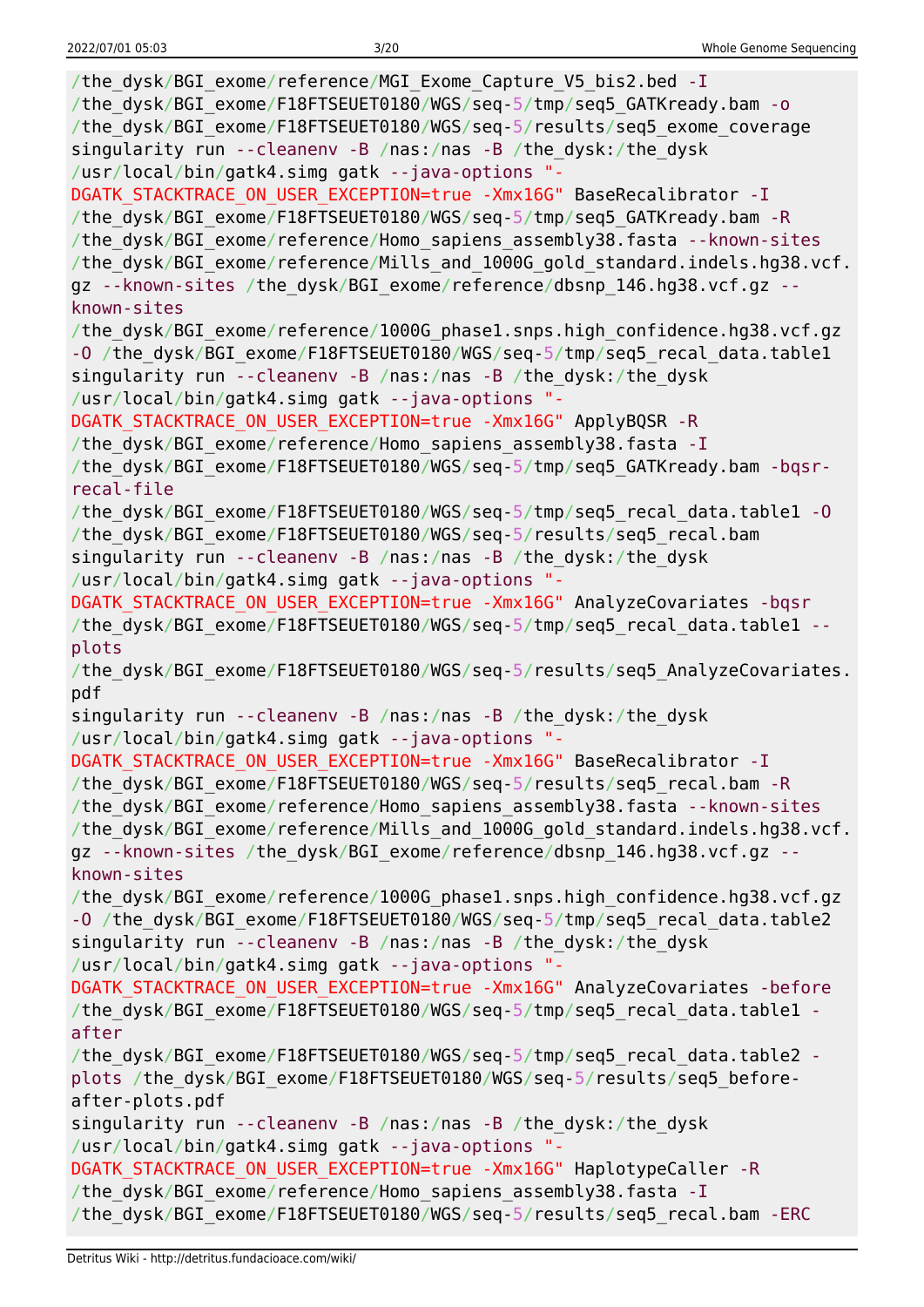GVCF --dbsnp /the\_dysk/BGI\_exome/reference/dbsnp\_146.hg38.vcf.gz -O /the dysk/BGI exome/F18FTSEUET0180/WGS/seq-5/results/seq5 raw.snps.indels.g. vcf.gz singularity run --cleanenv -B /nas:/nas -B /the\_dysk:/the\_dysk /usr/local/bin/gatk4.simg gatk --java-options "- DGATK STACKTRACE ON USER EXCEPTION=true -Xmx16G -XX:+UseConcMarkSweepGC" VariantEval -R /the dysk/BGI\_exome/reference/Homo\_sapiens\_assembly38.fasta -L /the dysk/BGI exome/reference/MGI Exome Capture V5 bis2.bed -D /the\_dysk/BGI\_exome/reference/dbsnp\_146.hg38.vcf.gz -O /the dysk/BGI exome/F18FTSEUET0180/WGS/seq-5/results/seq5 eval.gatkreport -eval /the dysk/BGI exome/F18FTSEUET0180/WGS/seq-5/results/seq5 raw.snps.indels.g. vcf.gz

Este pipeline se ha dividido en varios bloques que dependen unos de otros. Los 4 primeros son independientes y se pueden correr en paralelo. El numero 5 depende de la terminacion de los 4 primeros. Los bloques 6 y 7 dependen del numero 5 pero pueden correrse independientemente.

### **Paralelizacion**

El montaje correcto del pipeline permite la paralelizacioen del procediemiento dentro de cada secuenciacion, pero ademas, debe paralelizarse el procedimientp total. Es decir, cadda sujeto debe correr en paralelo a los demas. Para ello basta crear un sistema de dependencias como el que se muestra en la figura.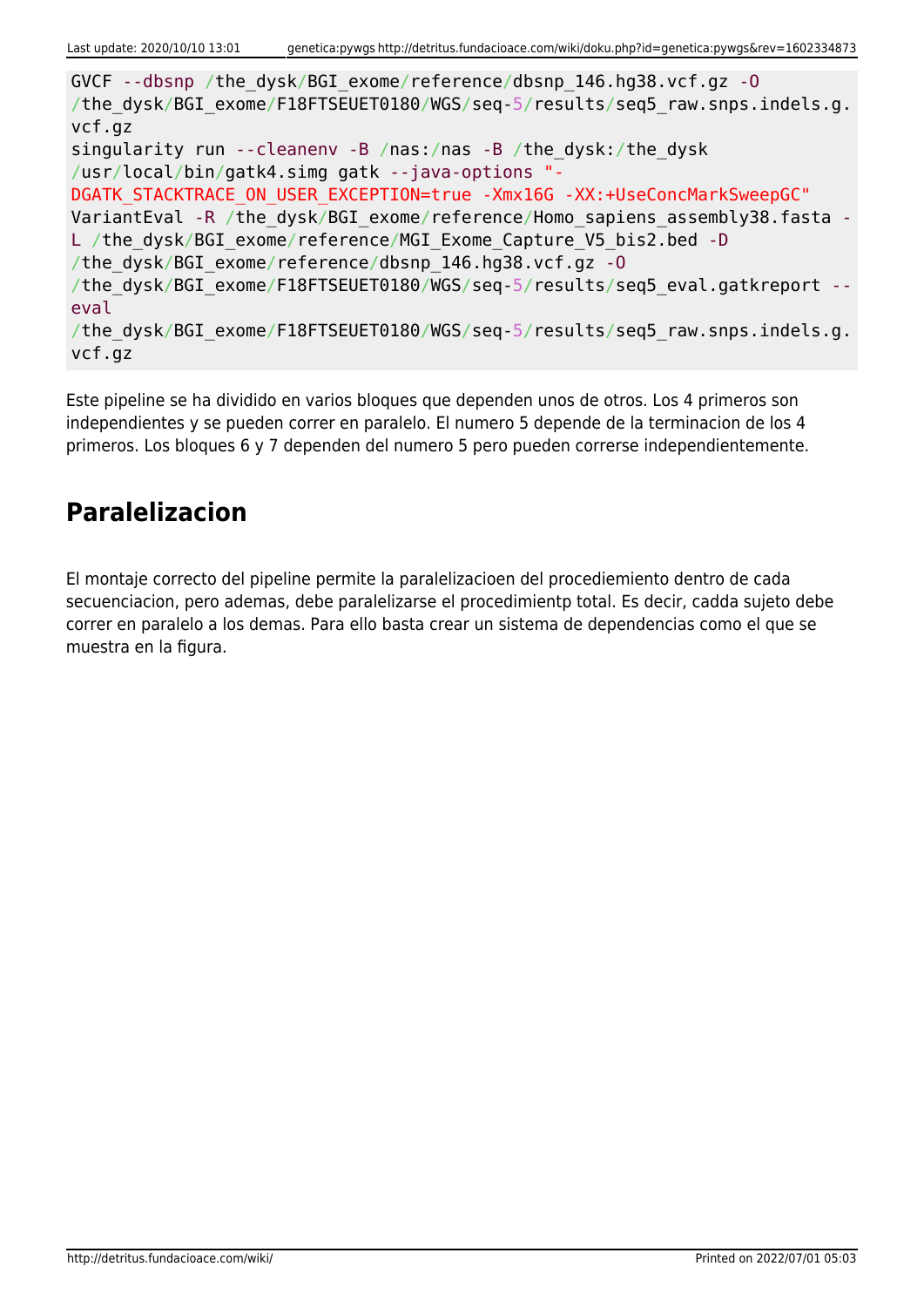

Entonces, una vez definido el pipeline, la secuencia de ejecucion de cada trozo y el modo de paralelizacion seria sencillo definir el flujo de ejecucion si supieramos que archivos iniciales debe cargar cada ejecucion inicial (los bwa).

### **Parsing**

Lo primero que ddebemos saber es que el directorio de input esta compuesto por una lista de subdirectorios cada uno perteneciente a un sujeto distinto.

```
[osotolongo@detritus HUMehbE]$ pwd
/the_dysk/BGI_exome/F18FTSEUET0180/HUMehbE
[osotolongo@detritus HUMehbE]$ ls
BGI Data List F18FTSEUET0180 filled.pdf md5sum.check
seq-1 seq-11 seq-13 seq-15 seq-17 seq-19 seq-20 seq-22 seq-24
seq-26 seq-28 seq-4 seq-6 seq-8
BGI Sequencing Analysis Report F18FTSEUET0180 HUMehbE.pdf md5sum.txt
seq-10 seq-12 seq-14 seq-16 seq-18 seq-2 seq-21 seq-23 seq-25
seq-27 seq-3 seq-5 seq-7 seq-9
```
Para cada sujeto hay una lista de ocho archivos que deben parearse segun el nombre de archivo.

[osotolongo@detritus HUMehbE]\$ ls seq-5/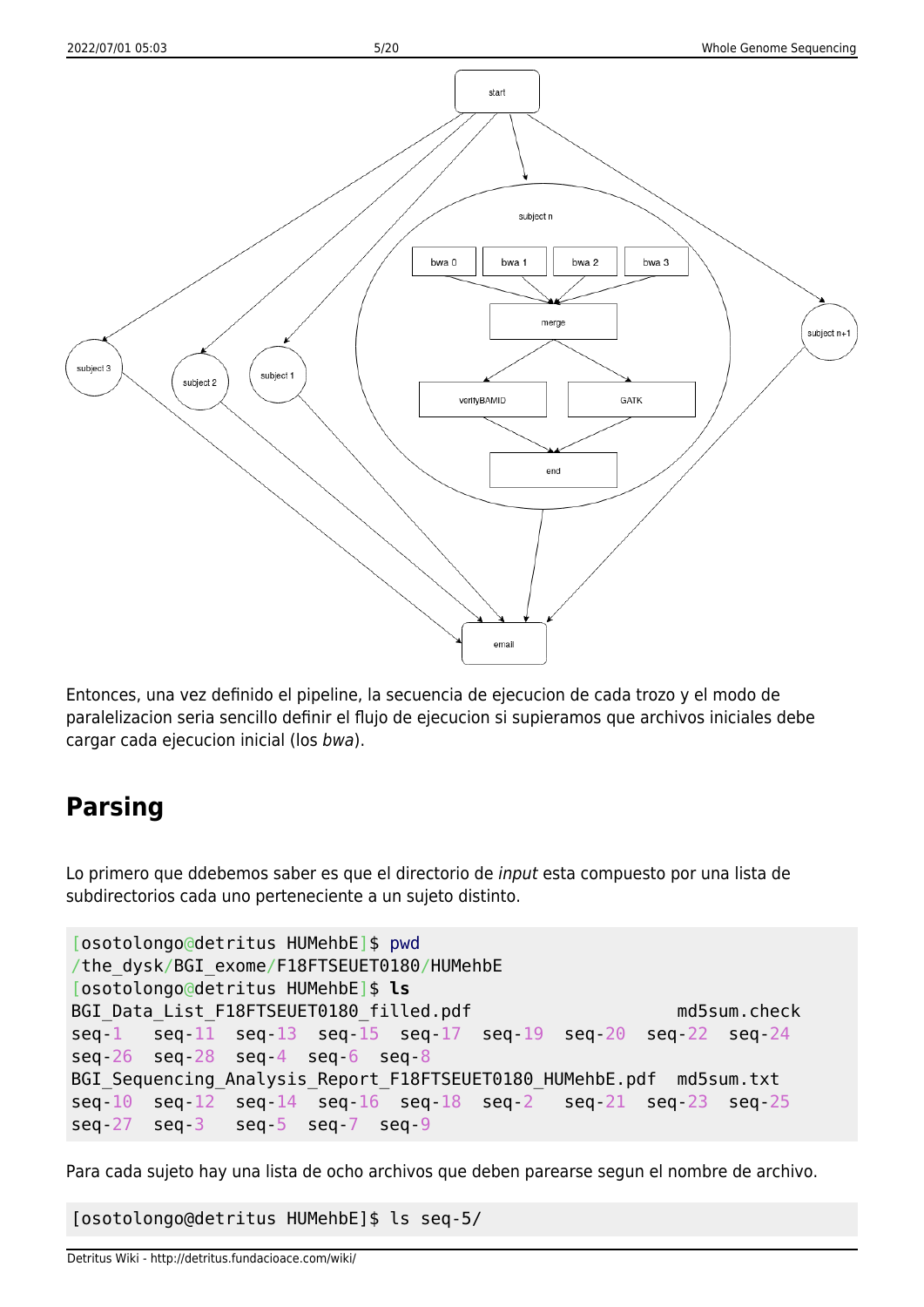| V300016291 L01 549 1.fg.gz  V300016291 L01 550 1.fg.gz |  |
|--------------------------------------------------------|--|
| V300016291 L01 551 1.fg.gz  V300016291 L01 552 1.fg.gz |  |
| V300016291 L01 549 2.fg.gz  V300016291 L01 550 2.fg.gz |  |
|                                                        |  |

En este ejemplo deben parearse,

- V300016291 L01 549 1.fq.gz y V300016291 L01 549 2.fq.gz
- V300016291\_L01\_550\_1.fq.gz y V300016291\_L01\_550\_2.fq.gz
- V300016291 L01 551 1.fq.gz y V300016291 L01 551 2.fq.gz
- V300016291 L01 552 1.fg.gz y V300016291 L01 552 2.fg.gz

asi que la estructura a seguir es bastante clara. No obstante a que los nombres de archivo varian entre sujetos, siguen la misma estructura.

[osotolongo@detritus HUMehbE]\$ ls seq-10 V300016281\_L01\_553\_1.fq.gz V300016281\_L01\_554\_1.fq.gz V300016281\_L01\_555\_1.fq.gz V300016281\_L01\_556\_1.fq.gz V300016281\_L01\_553\_2.fq.gz V300016281\_L01\_554\_2.fq.gz V300016281\_L01\_555\_2.fq.gz V300016281\_L01\_556\_2.fq.gz

Lo que voy hacer entonces es definir un hash donde se guarda la informacion relativa a cada sujeto (incluidos los patrones en los archivos originales) y a partir de ahi construir los scripts.

Veamos, primero leo el input dir

```
lpath = os.pathr<sub>obs</sub>, abspath(src dir)</sub>
dir cont = next(os.walk(src dir))[1]
```
luego, en dependencia de las opciones puedo reducir la lista o no,

```
if cfile and os.path.isfile(cfile):
 open(cfile, 'r')read().splitlines()dir cont = set(dir cont) - set(cuts)
```
y ahora lleno el hash de datos,

```
for pollo in dir cont:
  fq list = []fq files = next(os.walk(lpath+'/'+pollo))[2] for fq in fq_files:
     ids = re.search(r"^V(\d*?)\_L(\d*?)\_(\d*?)\_\d\.fq\.gz$", fq)
    fq name ='V'+ids.group(1)+' L'+ids.group(2)
    fq list.append(ids.group(3))
```
### **Programatic tree**

[Ya casi esta, ahora por cada sujeto guardado pueden definirse los primeros 4 procesos,](#page--1-0)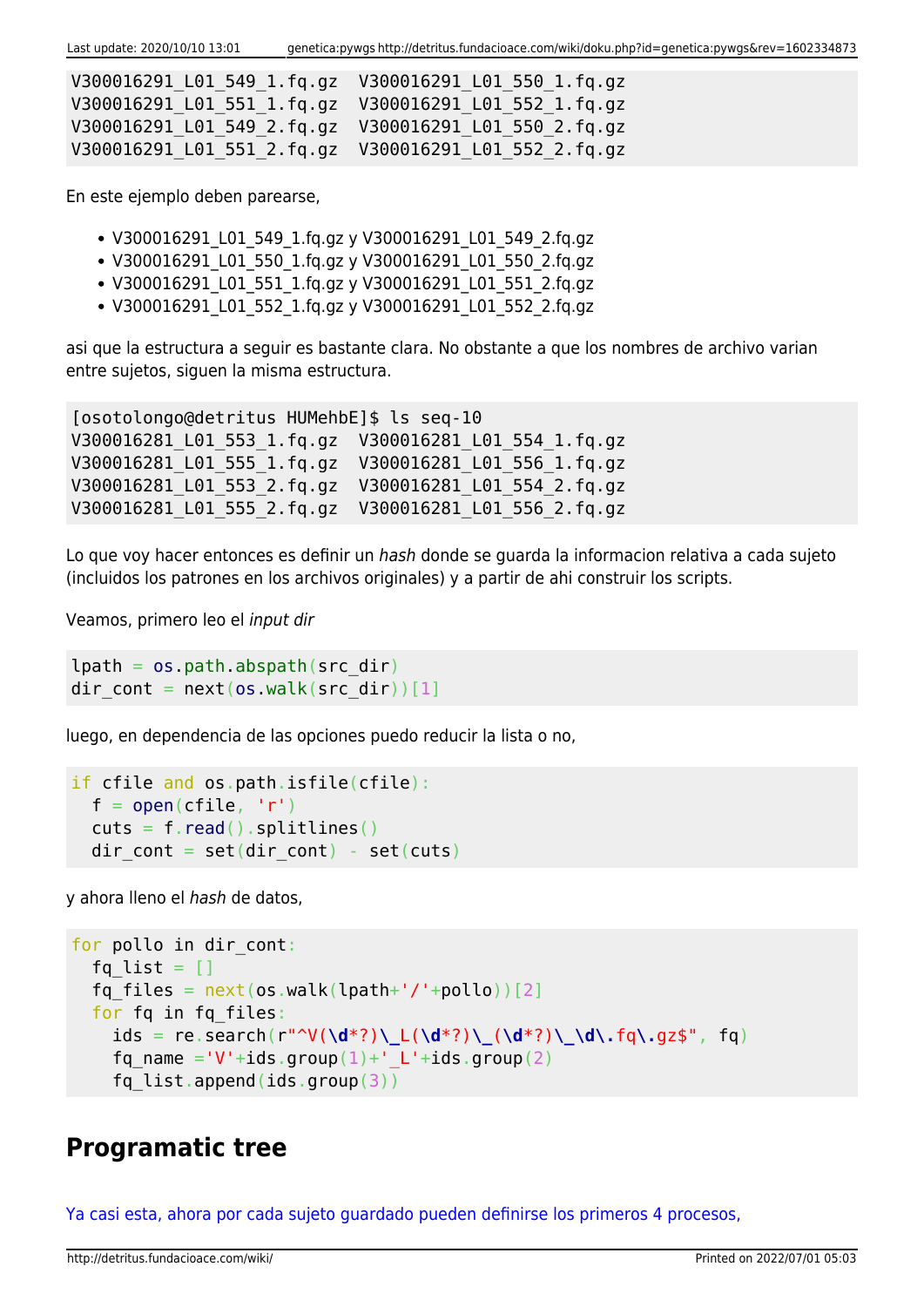```
for i in range(0, 4):
   fqid = fq\_list[2 * i] orderfile = outdir+'/bwa_'+pollo+'_'+str(i)+'.sh'
    ord_content = '#!/bin/bash\n'
    ord_content += '#SBATCH -J sam_'+pollo+'\n'
    ord_content += '#SBATCH --time=24:0:0\n'
    ord_content += '#SBATCH -o '+outdir+'/bwa_'+pollo+'-%j'+'\n'
    ord_content += '#SBATCH -c 8\n'
    ord_content += '#SBATCH --mem-per-cpu=4G\n'
    ord_content += '#SBATCH -p fast\n'
    ord_content += '#SBATCH --mail-type=FAIL,TIME_LIMIT,STAGE_OUT\n'
    ord_content += '#SBATCH --mail-user='+os.environ.get('USER')+'\n'
   ord content += bwa+' mem -t 4 -R
"@RG\tID:'+fq_name+'_'+fqid+'\tSM:'+pname+'\tPL:BGI\tPI:380" -M
'+ref_dir+'/Homo_sapiens_assembly38
'+src_dir+'/'+pollo+'/'+fq_name+'_'+fqid+'_1.fq.gz
'+src dir+'/'+pollo+'/'+fq name+' '+fqid+' 2.fq.gz >
'+tmpdir+'/'+pname+_+str(i)+'.sam\n'
    osf = open(orderfile, 'w')
    osf.write(ord_content)
    osf.close()
    gsconv+= 'I='+tmpdir+'/'+pname+'_'+str(i)+'.sam '
    os.system('sbatch '+orderfile)
```
[El numero 5 se hace que dependa de estos 4,](#page--1-0)

```
 orderfile = outdir+'/merge_'+pollo+'.sh'
   ord_content = '#!/bin/bash\n'
   ord_content += '#SBATCH -J sam_'+pollo+'\n'
   ord_content += '#SBATCH --time=24:0:0\n'
   ord_content += '#SBATCH -o '+outdir+'/merge_'+pollo+'-%j\n'
   ord_content += '#SBATCH -c 8\n'
   ord_content += '#SBATCH --mem-per-cpu=4G\n'
   ord_content += '#SBATCH -p fast\n'
   ord_content += '#SBATCH --mail-type=FAIL,TIME_LIMIT,STAGE_OUT\n'
   ord_content += '#SBATCH --mail-user='+os.environ.get('USER')+'\n'
   ord_content += picard+' MergeSamFiles '+gsconv+'
O='+tmpdir+'/'+pname+'.sam\n'
   ord_content += picard+' SortSam I='+tmpdir+'/'+pname+'.sam
O='+tmpdir+'/'+pname+'_sorted.bam SORT_ORDER=coordinate\n'
   ord_content += samtools+' index '+tmpdir+'/'+pname+'_sorted.bam\n'
   osf = open(orderfile, 'w')
   osf.write(ord_content)
  osf.close()
   ujobid = subprocess.getoutput('sbatch --dependency=singleton --parsable
'+orderfile)
```
### [El 6 y el 7 dependen del 5,](#page--1-0)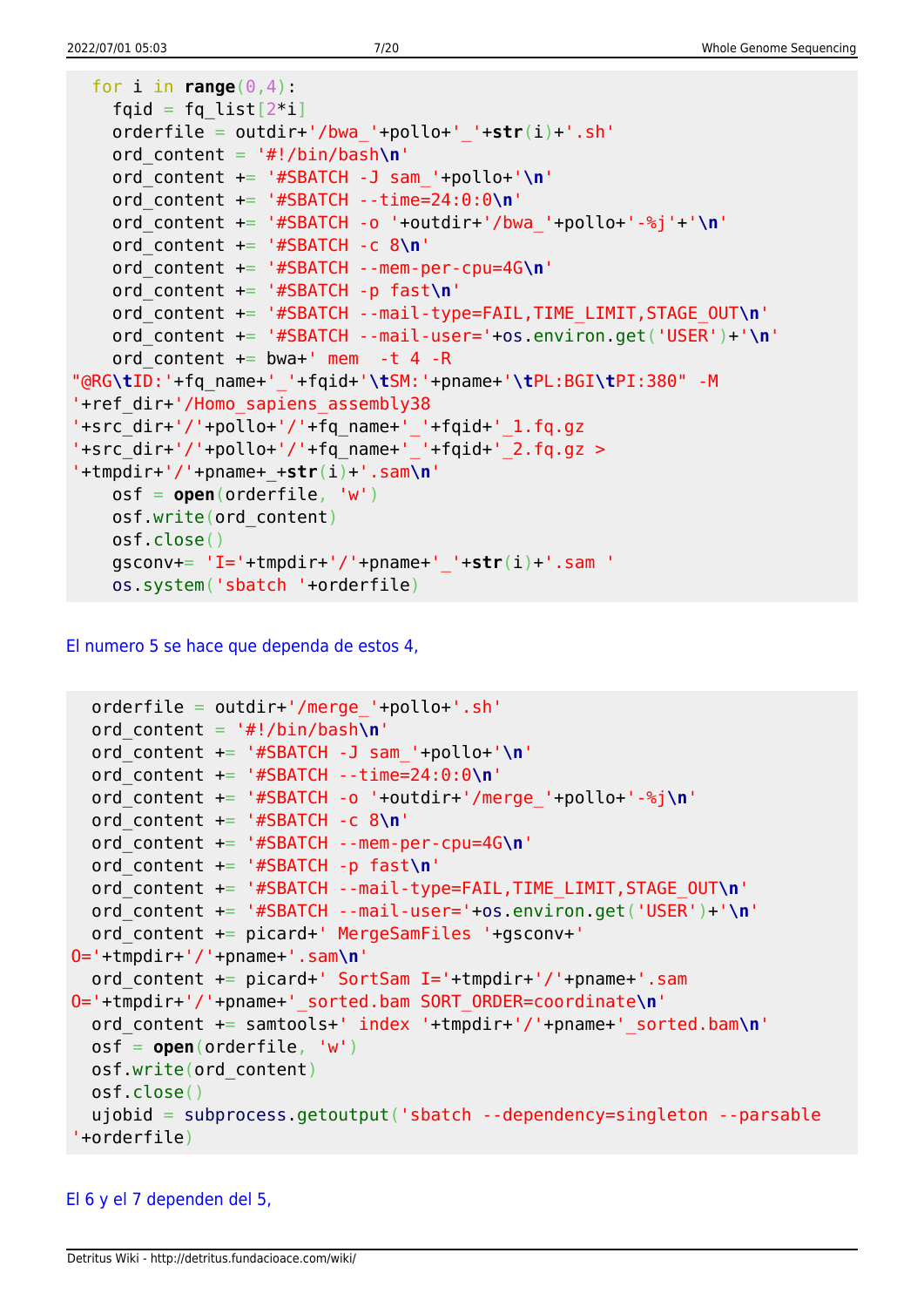```
 orderfile = outdir+'/verify_'+pollo+'.sh'
  ord_content = '#!/bin/bash\n'
   ord_content += '#SBATCH -J verify_'+pollo+'\n'
  ord_content += '#SBATCH --time=24:0:0\n'
  ord_content += '#SBATCH -o '+outdir+'/verify_'+pollo+'-%j\n'
   ord_content += '#SBATCH -c 8\n'
  ord_content += '#SBATCH --mem-per-cpu=4G\n'
  ord_content += '#SBATCH -p fast\n'
  ord_content += '#SBATCH --mail-type=FAIL,TIME_LIMIT,STAGE_OUT\n'
  ord_content += '#SBATCH --mail-user='+os.environ.get('USER')+'\n'
  ord content += verifybamib+' --vcf '+ref dir+'/hapmap 3.3.hg38.vcf.gz --
bam '+tmpdir+'/'+pname+'_sorted.bam --chip-none --maxDepth 1000 --precise --
verbose --ignoreRG --out '+resdir+'/'+pname+'_verifybam |& grep -v "Skipping
marker"\n'
  osf = open(orderfile, 'w')
  osf.write(ord_content)
  osf.close()
   jobid = subprocess.getoutput('sbatch --parsable --
dependency=afterok:'+ujobid+' '+orderfile)
   jobids.append(jobid)
  orderfile = outdir+'/validate_'+pollo+'.sh'
  ord_content = '#!/bin/bash\n'
  ord_content += '#SBATCH -J validate_'+pollo+'\n'
  ord_content += '#SBATCH --time=24:0:0\n'
  ord_content += '#SBATCH -o '+outdir+'/validate_'+pollo+'-%j\n'
  ord_content += '#SBATCH -c 8\n'
  ord_content += '#SBATCH --mem-per-cpu=4G\n'
   ord_content += '#SBATCH -p fast\n'
  ord_content += '#SBATCH --mail-type=FAIL,TIME_LIMIT,STAGE_OUT\n'
  ord_content += '#SBATCH --mail-user='+os.environ.get('USER')+'\n'
  ord content += picard+' ValidateSamFile IGNORE=MATE NOT FOUND
IGNORE=MISSING_READ_GROUP IGNORE=RECORD_MISSING_READ_GROUP
I='+tmpdir+'/'+pname+'_sorted.bam\n'
  ord content += picard+' MarkDuplicates I='+tmpdir+'/'+pname+' sorted.bam
O='+tmpdir+'/'+pname+'_GATKready.bam
METRICS_FILE='+resdir+'/'+pname+'_metrics.txt QUIET=true
MAX_RECORDS_IN_RAM=2000000 ASSUME_SORTED=TRUE CREATE_INDEX=TRUE\n'
  ord content += gatk3+' -T DepthOfCoverage -R
'+ref_dir+'/Homo_sapiens_assembly38.fasta -nt 1 -ct 10 -ct 15 -ct 20 -ct 30
--omitDepthOutputAtEachBase --omitIntervalStatistics --omitLocusTable -L
'+ref_dir+'/MGI_Exome_Capture_V5_bis2.bed -I
'+tmpdir+'/'+pname+'_GATKready.bam -o '+resdir+'/'+pname+'_exome_coverage\n'
  ord content += gatk4+' BaseRecalibrator -I
'+tmpdir+'/'+pname+'_GATKready.bam -R
'+ref_dir+'/Homo_sapiens_assembly38.fasta --known-sites
'+ref_dir+'/Mills_and_1000G_gold_standard.indels.hg38.vcf.gz --known-sites
'+ref_dir+'/dbsnp_146.hg38.vcf.gz --known-sites
'+ref_dir+'/1000G_phase1.snps.high_confidence.hg38.vcf.gz -O
'+resdir+'/'+pname'_recal_data.table1\n'
  ord content += gatk4+' ApplyBQSR -R
```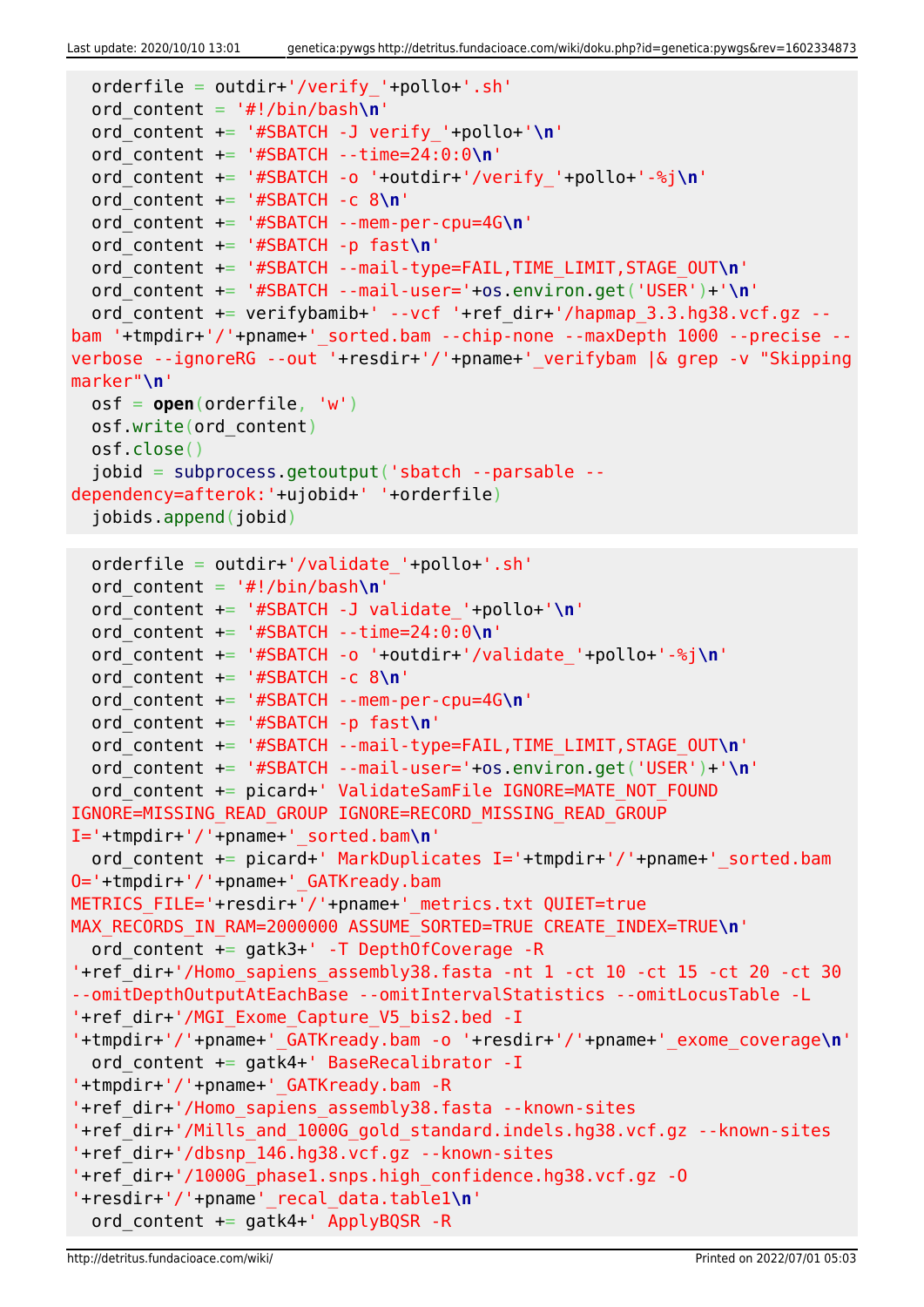```
'+ref_dir+'/Homo_sapiens_assembly38.fasta -I
'+tmpdir+'/'+pname+'_GATKready.bam -bqsr-recal-file
'+resdir+'/'+pname+'_recal_data.table1 -O '+resdir+'/'+pname+'_recal.bam\n'
   ord_content += gatk4+' AnalyzeCovariates -bqsr
'+resdir+'/'+pname+'_recal_data.table1 --plots
'+resdir+'/'+pname+'_AnalyzeCovariates.pdf\n'
  ord content += gatk4+' BaseRecalibrator -I '+resdir+'/'+pname+'_recal.bam
-R '+ref dir+'/Homo sapiens assembly38.fasta --known-sites
'+ref_dir+'/Mills_and_1000G_gold_standard.indels.hg38.vcf.gz --known-sites
'+ref_dir+'/dbsnp_146.hg38.vcf.gz --known-sites
'+ref_dir+'/1000G_phase1.snps.high_confidence.hg38.vcf.gz -O
'+resdir+'/'+pname+'_recal_data.table2\n'
  ord content += gatk4+' AnalyzeCovariates -before
'+resdir+'/'+pname+'_recal_data.table1 -after
'+resdir+'/'+pname+'_recal_data.table2 -plots '+resdir+'/'+pname+'_before-
after-plots.pdf\n'
   ord_content += gatk4+' HaplotypeCaller -R
'+ref_dir+'/Homo_sapiens_assembly38.fasta -I '+resdir+'/'+pname+' recal.bam
-ERC GVCF --dbsnp '+ref_dir+'/dbsnp_146.hg38.vcf.gz -O
'+resdir+'/'+pname+'_raw.snps.indels.g.vcf.gz\n'
  ord content += gatk4 l+' VariantEval -R
'+ref_dir+'/Homo_sapiens_assembly38.fasta -L
'+ref_dir+'/MGI_Exome_Capture_V5_bis2.bed -D
'+ref_dir+'/dbsnp_146.hg38.vcf.gz -O '+resdir+'/'+pname+'_eval.gatkreport --
eval '+resdir+'/'+pname+'_raw.snps.indels.g.vcf.gz\n'
  osf = open(orderfile, 'w')
  osf.write(ord_content)
  osf.close()
   jobid = subprocess.getoutput('sbatch --parsable --
dependency=afterok:'+ujobid+' '+orderfile)
   jobids.append(jobid)
```
[y por ultimo, hay un proceso que depende de que terminen todos los demas \(TODOS\) y lo que hace](#page--1-0) [es limpiar los archivos temporales y enviar un email de finalizacion,](#page--1-0)

```
orderfile = outdir+'/wgs end.sh'
ord_content = '#!/bin/bash\n'
ord_content += '#SBATCH -J wgs_end\n'
ord_content += '#SBATCH -o '+outdir+'/wgs_end-%j\n'
ord_content += '#SBATCH --mail-type=END\n'
ord_content += '#SBATCH --mail-user='+os.environ.get('USER')+'\n'
if(debug):
   ord_content += 'rm -rf '+wdir+'/*/tmp\n'
else:
  ord content += ':\n\cdot\)osf = open(orderfile, 'w')
osf.write(ord_content)
osf.close()
sjobs = ','.join(map(str,jobids))
```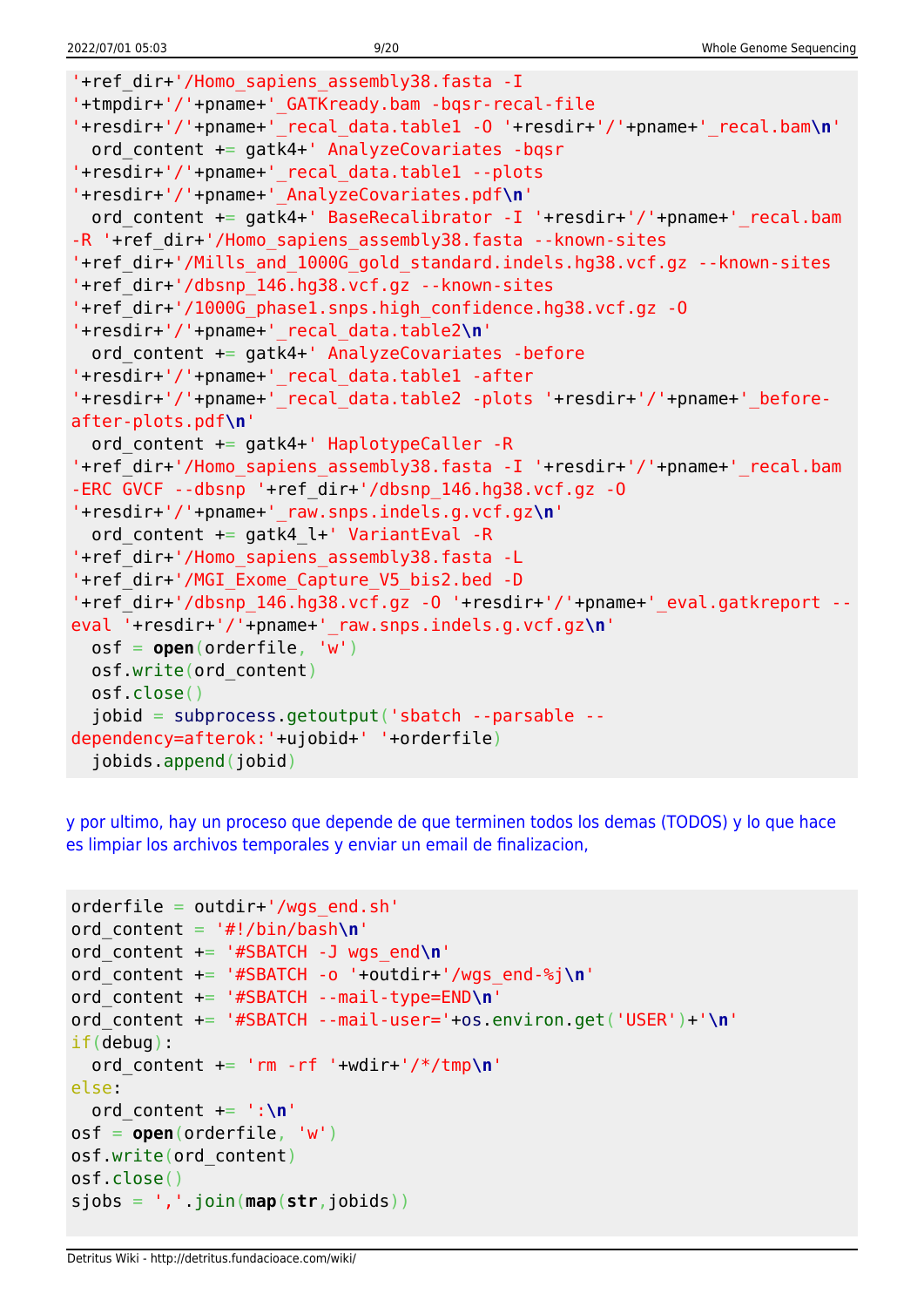os.system('sbatch --depend=afterok:'+sjobs+' '+orderfile)

#### [La magia completa aqui, en menos de 200 lineas](#page--1-0)

#### [wgs.py](http://detritus.fundacioace.com/wiki/doku.php?do=export_code&id=genetica:pywgs&codeblock=13)

*#!/usr/bin/python3* "" "" "" Copyright 2020 O. Sotolongo <asqwerty@gmail.com> This program is free software; you can redistribute it and/or modify it under the terms of the GNU General Public License as published by the Free Software Foundation; either version 2 of the License, or (at your option) any later version. This program is distributed in the hope that it will be useful, but WITHOUT ANY WARRANTY; without even the implied warranty of MERCHANTABILITY or FITNESS FOR A PARTICULAR PURPOSE. See the GNU General Public License for more details. "" "" "" import sys import os import getopt import re  $\overline{m}$ "" Rellenar aqui los paths del sistema  $"$ ""  $"$ ref  $dir = '/the dysk/BGI$  exome/reference' bwa = '/nas/usr/local/bin/bwa' picard = 'java -Djava.io.tmpdir=/nas/'+os.environ.get('USER')+'/tmp/ - Xmx8g -jar /nas/usr/local/bin/picard.jar' samtools = '/nas/software/samtools/bin/samtools' verifybamib = '/nas/usr/local/bin/verifyBamID' gatk3 = 'java -jar /nas/usr/local/opt/gatk3/GenomeAnalysisTK.jar'  $g$ atk4 = 'singularity run --cleanenv -B /nas:/nas -B /the dysk:/the dysk /usr/local/bin/gatk4.simg gatk --java-options "- DGATK STACKTRACE ON USER EXCEPTION=true -Xmx16G"' gatk4  $l = 'singularity run --cleanenv -B /nas://nas -B$ /the\_dysk:/the\_dysk /usr/local/bin/gatk4.simg gatk --java-options "- DGATK\_STACKTRACE\_ON\_USER\_EXCEPTION=true -Xmx16G - XX:+UseConcMarkSweepGC"' "" "" "" No tocar nada debajo de esto si no sabes lo que estas haciendo "" "" "" *# Get CLI inputs*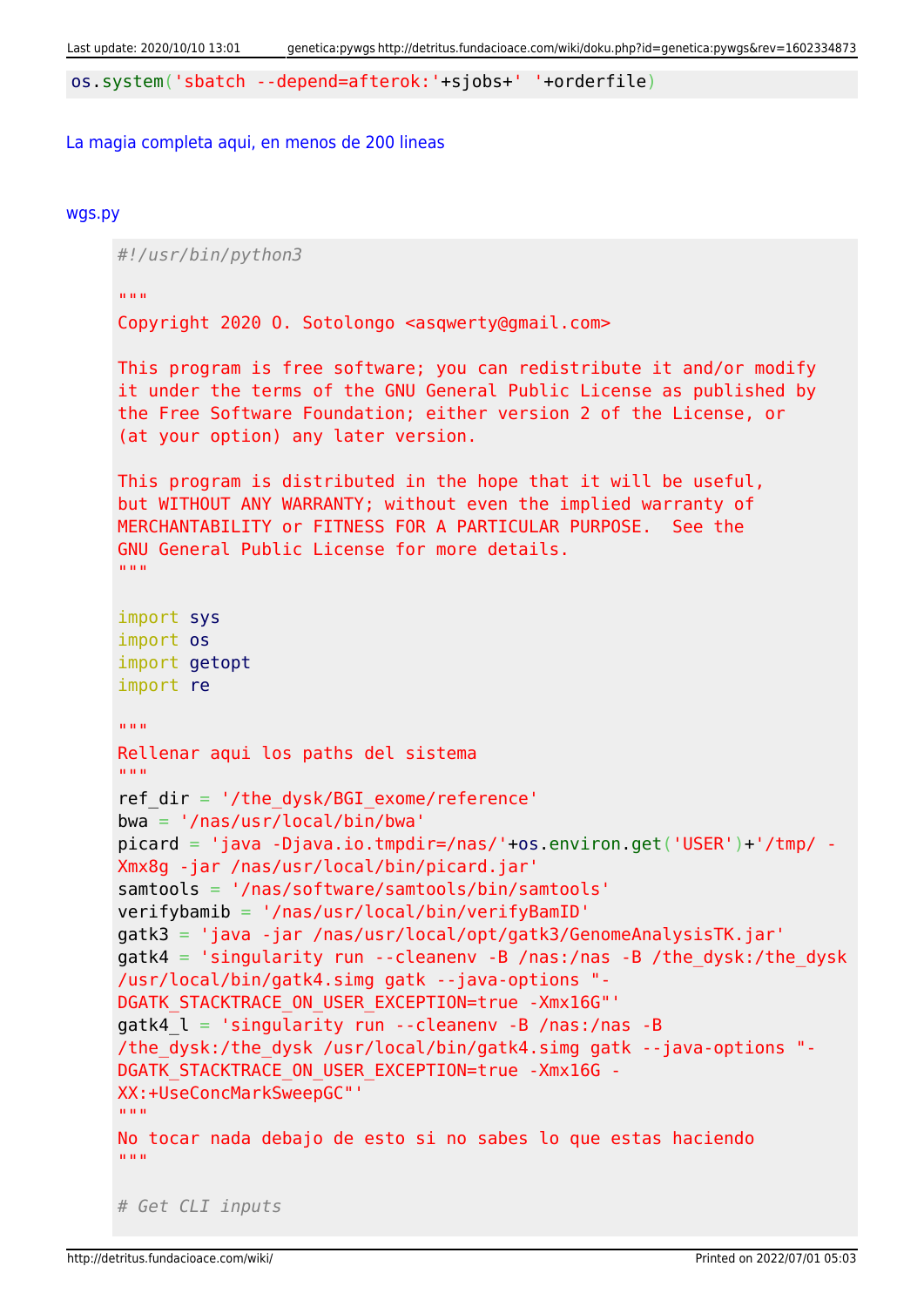```
short args = 'c:o:gs:'long_{\text{args}} = [\text{'cut='}, 'output='', 'debug', 'source='}]debuq = 0cfile=''
outdatadir=''
try:
  args, values = getopt.getopt(sys.argv[1:], short args, long args)
except getopt.error as err:
   print(str(err))
   sys.exit(2)
for a,v in args:
   if a in ('--cut', '-c'):
    cfile = v elif a in ('--output', '-o'):
    outdatadir = v elif a in ('--debug', '-g'):
    debuq = 1 elif a in ('--source', '-s'):
    src dir = vlpath = os.pathr<sub>obs</sub> path. (src dir)</sub>
dir cont = next(os.walk(src dir))[1]
if cfile and os.path.isfile(cfile):
  f = open(cfile, 'r')cuts = f.read().splitlines()dir cont = set(dir \text{ cont}) - set(cuts)# Creo el entorno de ejecucion
tmp shit = '/nas/'+os.environ.get('USER')+'/tmp/'if not os.path.isdir(tmp_shit): os.mkdir(tmp_shit)
if outdatadir:
  os.mkdir(outdatadir)
 wdir = outdatadirelse:
 wdir = os.environ.get('PWD')outdir = wdir+'/slurm'if not os.path.isdir(outdir): os.mkdir(outdir)
fg = \{\}for pollo in dir cont:
  fq list = []fq files = next(os.walk(lpath+'/'+pollo))[2] for fq in fq_files:
     ids = re.search(r"^V(\d*?)\_L(\d*?)\_(\d*?)\_\d\.fq\.gz$", fq)
    fq name ='V'+ids.group(1)+' L'+ids.group(2)
    fq list.append(ids.group(3))
  udir = wdir+'/'+pollo if not os.path.isdir(udir): os.mkdir(udir)
  tmpdir = udir+'/tmp'
```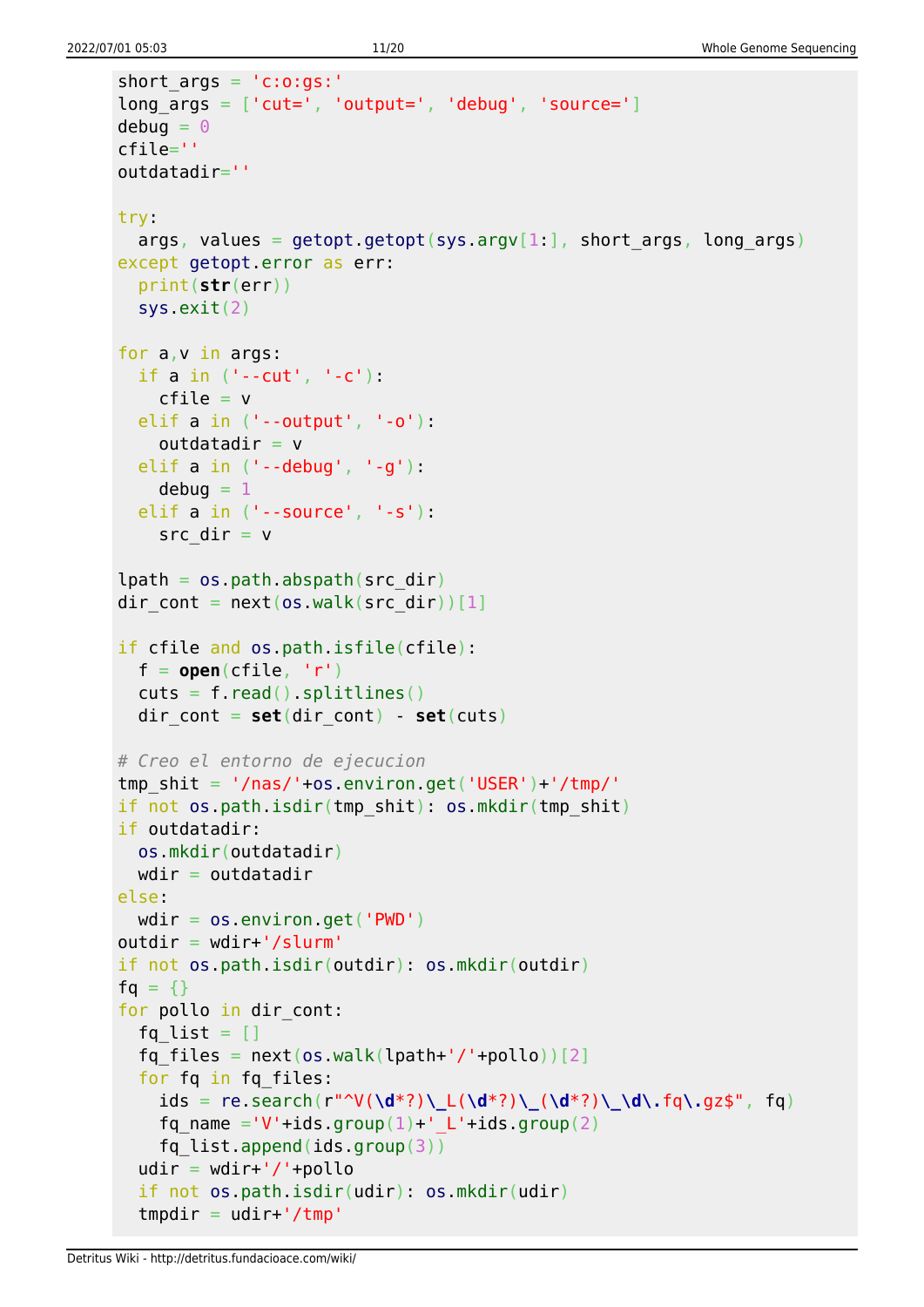```
 if not os.path.isdir(tmpdir): os.mkdir(tmpdir)
   resdir = udir+'/results'
   if not os.path.isdir(resdir): os.mkdir(resdir)
  jobids = []qsconv =<sup>''</sup>
  pname = re.sub('--', ''', poollo)for i in range(0, 4):
    fqid = fq list[2^*i] orderfile = outdir+'/bwa_'+pollo+'_'+str(i)+'.sh'
     ord_content = '#!/bin/bash\n'
     ord_content += '#SBATCH -J sam_'+pollo+'\n'
     ord_content += '#SBATCH --time=24:0:0\n'
     ord_content += '#SBATCH -o '+outdir+'/bwa_'+pollo+'-%j'+'\n'
     ord_content += '#SBATCH -c 8\n'
     ord_content += '#SBATCH --mem-per-cpu=4G\n'
     ord_content += '#SBATCH -p fast\n'
     ord_content += '#SBATCH --mail-type=FAIL,TIME_LIMIT,STAGE_OUT\n'
     ord_content += '#SBATCH --mail-user='+os.environ.get('USER')+'\n'
    ord content += bwa+' mem -t 4 -R
"@RG\tID:'+fq_name+'_'+fqid+'\tSM:'+pname+'\tPL:BGI\tPI:380" -M
'+ref_dir+'/Homo_sapiens_assembly38
'+src_dir+'/'+pollo+'/'+fq_name+'_'+fqid+'_1.fq.gz
'+src_dir+'/'+pollo+'/'+fq_name+'_'+fqid+'_2.fq.gz >
'+tmpdir+'/'+pname+_+str(i)+'.sam\n'
     osf = open(orderfile, 'w')
     osf.write(ord_content)
     osf.close()
     gsconv+= 'I='+tmpdir+'/'+pname+'_'+str(i)+'.sam '
     os.system('sbatch '+orderfile)
   orderfile = outdir+'/merge_'+pollo+'.sh'
   ord_content = '#!/bin/bash\n'
   ord_content += '#SBATCH -J sam_'+pollo+'\n'
   ord_content += '#SBATCH --time=24:0:0\n'
   ord_content += '#SBATCH -o '+outdir+'/merge_'+pollo+'-%j\n'
   ord_content += '#SBATCH -c 8\n'
   ord_content += '#SBATCH --mem-per-cpu=4G\n'
   ord_content += '#SBATCH -p fast\n'
   ord_content += '#SBATCH --mail-type=FAIL,TIME_LIMIT,STAGE_OUT\n'
   ord_content += '#SBATCH --mail-user='+os.environ.get('USER')+'\n'
   ord_content += picard+' MergeSamFiles '+gsconv+'
O='+tmpdir+'/'+pname+'.sam\n'
   ord_content += picard+' SortSam I='+tmpdir+'/'+pname+'.sam
O='+tmpdir+'/'+pname+'_sorted.bam SORT_ORDER=coordinate\n'
   ord_content += samtools+' index '+tmpdir+'/'+pname+'_sorted.bam\n'
   osf = open(orderfile, 'w')
   osf.write(ord_content)
   osf.close()
   ujobid = subprocess.getoutput('sbatch --dependency=singleton --
parsable '+orderfile)
   orderfile = outdir+'/verify_'+pollo+'.sh'
   ord_content = '#!/bin/bash\n'
```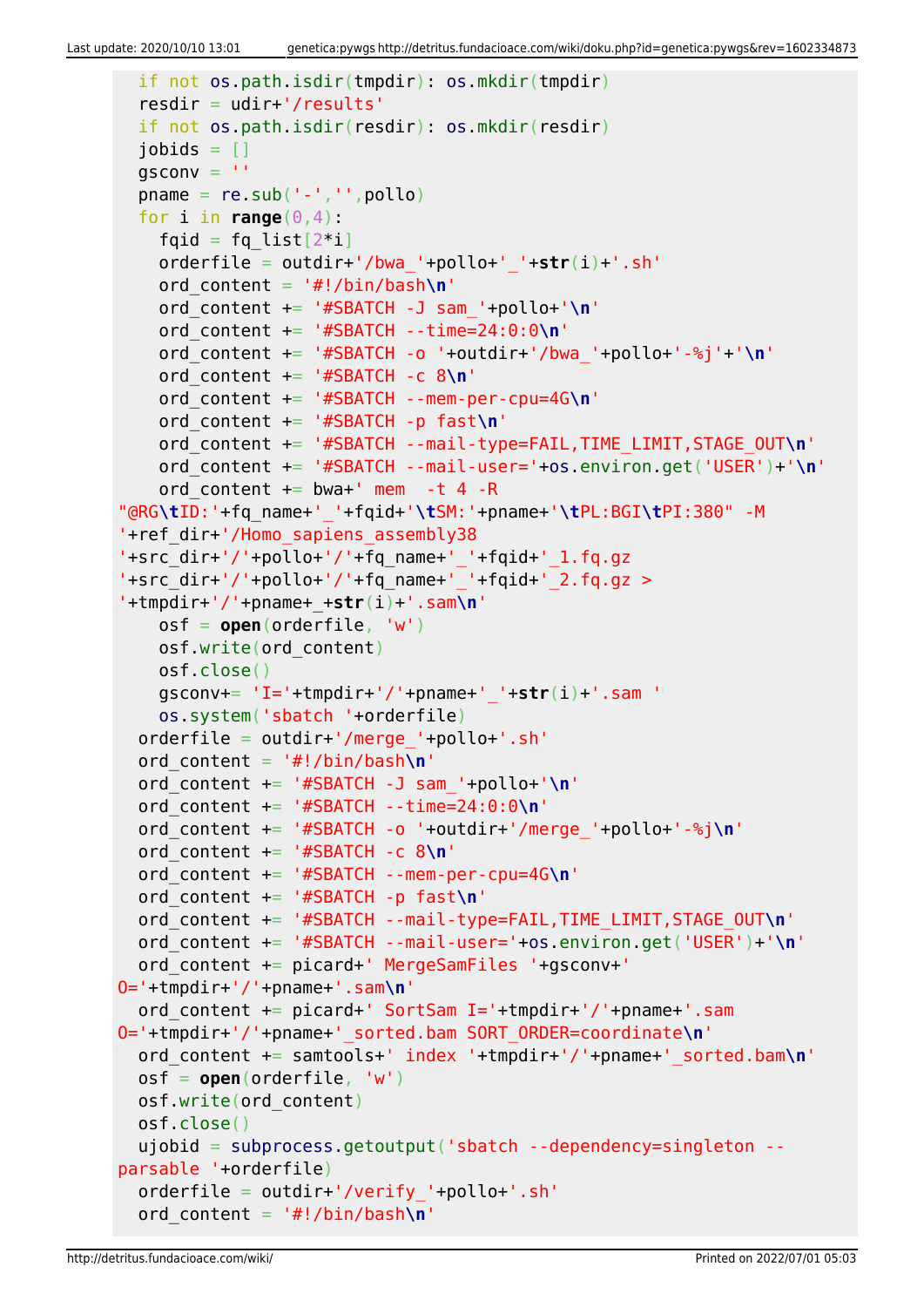```
 ord_content += '#SBATCH -J verify_'+pollo+'\n'
   ord_content += '#SBATCH --time=24:0:0\n'
   ord_content += '#SBATCH -o '+outdir+'/verify_'+pollo+'-%j\n'
   ord_content += '#SBATCH -c 8\n'
   ord_content += '#SBATCH --mem-per-cpu=4G\n'
   ord_content += '#SBATCH -p fast\n'
   ord_content += '#SBATCH --mail-type=FAIL,TIME_LIMIT,STAGE_OUT\n'
   ord_content += '#SBATCH --mail-user='+os.environ.get('USER')+'\n'
  ord content += verifybamib+' --vcf '+ref dir+'/hapmap 3.3.hg38.vcf.gz
--bam '+tmpdir+'/'+pname+' sorted.bam --chip-none --maxDepth 1000 --
precise --verbose --ignoreRG --out '+resdir+'/'+pname+'_verifybam |&
grep -v "Skipping marker"\n'
   osf = open(orderfile, 'w')
   osf.write(ord_content)
   osf.close()
   jobid = subprocess.getoutput('sbatch --parsable --
dependency=afterok:'+ujobid+' '+orderfile)
   jobids.append(jobid)
  orderfile = outdir+'/validate'+pollo+.sh'ord content = '#!/bin/bash\n' ord_content += '#SBATCH -J validate_'+pollo+'\n'
   ord_content += '#SBATCH --time=24:0:0\n'
   ord_content += '#SBATCH -o '+outdir+'/validate_'+pollo+'-%j\n'
   ord_content += '#SBATCH -c 8\n'
   ord_content += '#SBATCH --mem-per-cpu=4G\n'
   ord_content += '#SBATCH -p fast\n'
   ord_content += '#SBATCH --mail-type=FAIL,TIME_LIMIT,STAGE_OUT\n'
   ord_content += '#SBATCH --mail-user='+os.environ.get('USER')+'\n'
  ord content += picard+' ValidateSamFile IGNORE=MATE NOT FOUND
IGNORE=MISSING_READ_GROUP IGNORE=RECORD_MISSING_READ_GROUP
I='+tmpdir+'/'+pname+'_sorted.bam\n'
   ord_content += picard+' MarkDuplicates
I='+tmpdir+'/'+pname+'_sorted.bam O='+tmpdir+'/'+pname+'_GATKready.bam
METRICS FILE='+resdir+'/'+pname+' metrics.txt QUIET=true
MAX RECORDS IN RAM=2000000 ASSUME SORTED=TRUE CREATE INDEX=TRUE\n'
   ord_content += gatk3+' -T DepthOfCoverage -R
'+ref dir+'/Homo sapiens assembly38.fasta -nt 1 -ct 10 -ct 15 -ct 20 -
ct 30 --omitDepthOutputAtEachBase --omitIntervalStatistics --
omitLocusTable -L '+ref_dir+'/MGI_Exome_Capture_V5_bis2.bed -I
'+tmpdir+'/'+pname+'_GATKready.bam -o
'+resdir+'/'+pname+'_exome_coverage\n'
   ord_content += gatk4+' BaseRecalibrator -I
'+tmpdir+'/'+pname+'_GATKready.bam -R
'+ref_dir+'/Homo_sapiens_assembly38.fasta --known-sites
'+ref dir+'/Mills and 1000G gold standard.indels.hg38.vcf.gz --known-
sites '+ref_dir+'/dbsnp_146.hg38.vcf.gz --known-sites
'+ref_dir+'/1000G_phase1.snps.high_confidence.hg38.vcf.gz -O
'+resdir+'/'+pname'_recal_data.table1\n'
  ord content += gatk4+' ApplyBQSR -R
'+ref_dir+'/Homo_sapiens_assembly38.fasta -I
'+tmpdir+'/'+pname+'_GATKready.bam -bqsr-recal-file
```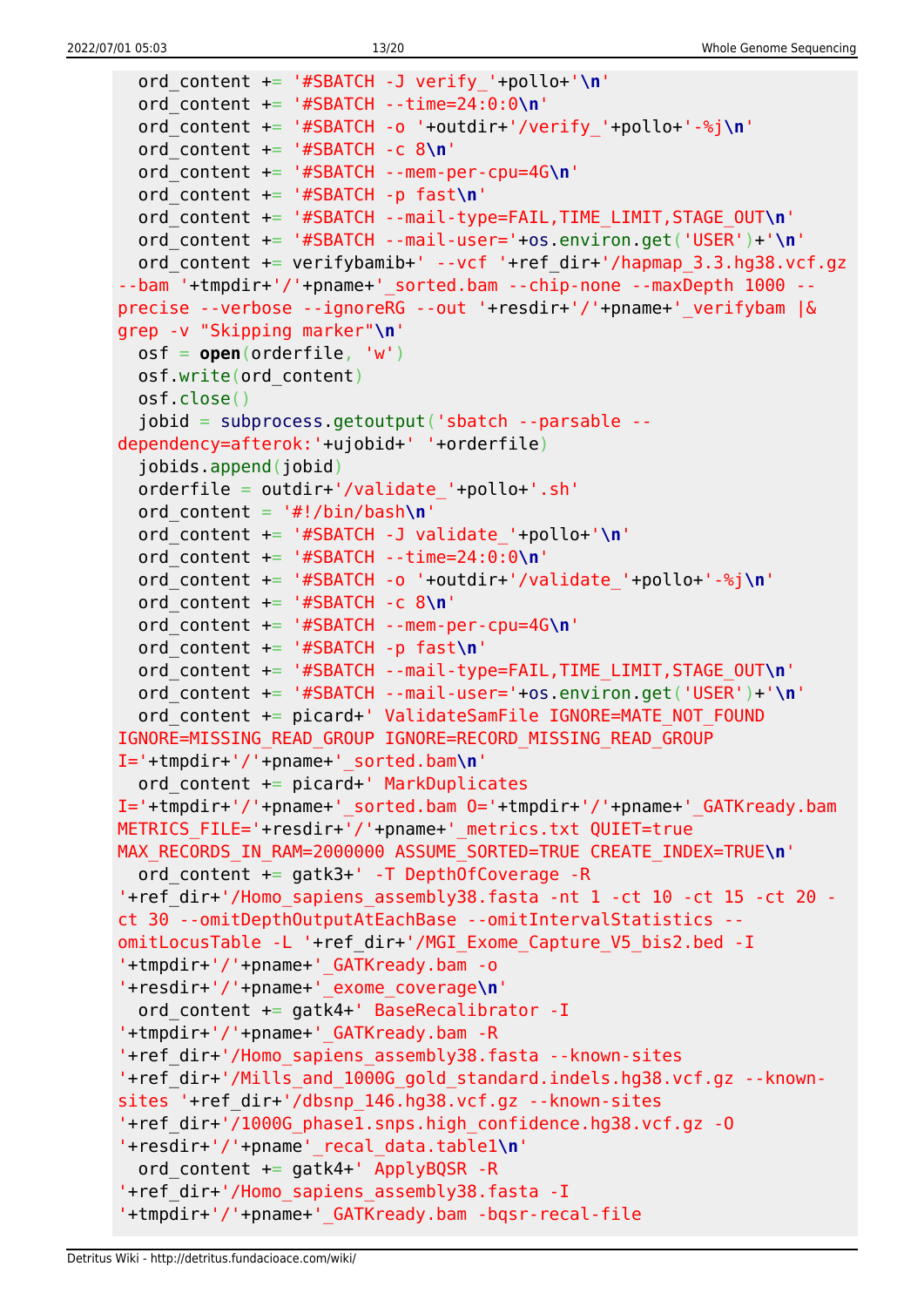```
'+resdir+'/'+pname+'_recal_data.table1 -O
'+resdir+'/'+pname+'_recal.bam\n'
   ord_content += gatk4+' AnalyzeCovariates -bqsr
'+resdir+'/'+pname+'_recal_data.table1 --plots
'+resdir+'/'+pname+'_AnalyzeCovariates.pdf\n'
  ord content += gatk4+' BaseRecalibrator -I
'+resdir+'/'+pname+'_recal.bam -R
'+ref_dir+'/Homo_sapiens_assembly38.fasta --known-sites
'+ref dir+'/Mills and 1000G gold standard.indels.hg38.vcf.gz --known-
sites '+ref_dir+'/dbsnp_146.hg38.vcf.gz --known-sites
'+ref_dir+'/1000G_phase1.snps.high_confidence.hg38.vcf.gz -O
'+resdir+'/'+pname+'_recal_data.table2\n'
   ord_content += gatk4+' AnalyzeCovariates -before
'+resdir+'/'+pname+'_recal_data.table1 -after
'+resdir+'/'+pname+'_recal_data.table2 -plots
'+resdir+'/'+pname+'_before-after-plots.pdf\n'
  ord content += gatk4+' HaplotypeCaller -R
'+ref_dir+'/Homo_sapiens_assembly38.fasta -I
'+resdir+'/'+pname+'_recal.bam -ERC GVCF --dbsnp
'+ref dir+'/dbsnp 146.hq38.vcf.gz -0'+resdir+'/'+pname+'_raw.snps.indels.g.vcf.gz\n'
   ord_content += gatk4_l+' VariantEval -R
'+ref_dir+'/Homo_sapiens_assembly38.fasta -L
'+ref_dir+'/MGI_Exome_Capture_V5_bis2.bed -D
'+ref dir+'/dbsnp 146.hq38.vcf.qz -0'+resdir+'/'+pname+'_eval.gatkreport --eval
'+resdir+'/'+pname+'_raw.snps.indels.g.vcf.gz\n'
   osf = open(orderfile, 'w')
   osf.write(ord_content)
   osf.close()
   jobid = subprocess.getoutput('sbatch --parsable --
dependency=afterok:'+ujobid+' '+orderfile)
   jobids.append(jobid)
orderfile = outdir+'/wgs_end.sh'
ord_content = '#!/bin/bash\n'
ord_content += '#SBATCH -J wgs_end\n'
ord_content += '#SBATCH -o '+outdir+'/wgs_end-%j\n'
ord_content += '#SBATCH --mail-type=END\n'
ord_content += '#SBATCH --mail-user='+os.environ.get('USER')+'\n'
if(debug):
  ord content += 'rm -rf '+wdir+'/*/tmp\n'
else:
   ord_content += ':\n'
osf = open(orderfile, 'w')
osf.write(ord_content)
osf.close()
sjobs = ','.join(map(str,jobids))
os.system('sbatch --depend=afterok:'+sjobs+' '+orderfile)
```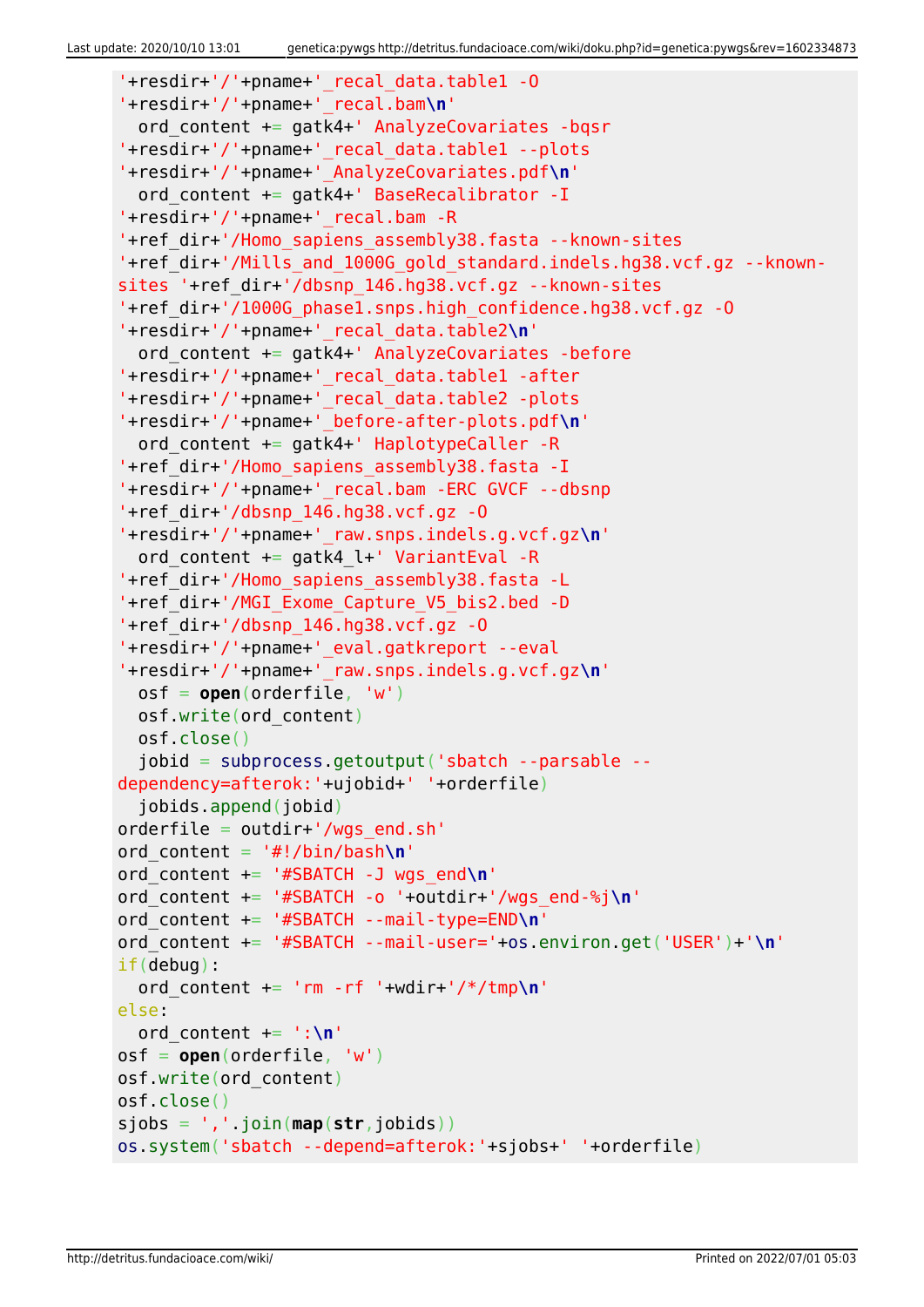

## **Ejecucion**

La forma correcta de ejecutar el script es,

\$ ./wgs.py -o /the\_dysk/BGI\_exome/F18FTSEUET0180/WGS -s /the\_dysk/BGI\_exome/F18FTSEUET0180/HUMehbE/

La opción -o indica al script donde guardar los resultados, en este caso en /the\_dysk/BGI\_exome/F18FTSEUET0180/WGS . Los datos se leeran desde /the\_dysk/BGI\_exome/F18FTSEUET0180/HUMehbE/,

La opcion -o no es obligatoria. En caso de no suministrar un directorio de salida, esta se escribira en el directorio actual desde donde se ejeuta el script.

Los resultados se escriben en el directorio de salida, haciendo un subdirectorio para cada sujeto analizado y siguiendo las mismas convenciones del input,

```
[osotolongo@brick03 WGS]$ ls /the_dysk/BGI_exome/F18FTSEUET0180/WGS
seq-1 seq-11 seq-13 seq-15 seq-17 seq-19 seq-20 seq-22
seq-24 seq-26 seq-28 seq-4 seq-6 seq-8 slurm
seq-10 seq-12 seq-14 seq-16 seq-18 seq-2 seq-21 seq-23
seq-25 seq-27 seq-3 seq-5 seq-7 seq-9
```
Dentro de cada sujeto se crea u n directorio results con los resultados del analisis,

```
[osotolongo@brick03 WGS]$ tree seq-1
seq-1
└── results
     - seql AnalyzeCovariates.pdf
      - seql before-after-plots.pdf
       - seql eval.gatkreport
      - seql exome coverage.sample statistics
      - seql exome coverage.sample summary
      - seql metrics.txt
      - seql raw.snps.indels.g.vcf.gz
       - seql raw.snps.indels.g.vcf.gz.tbi
       - seql_recal.bai
      - seql recal.bam
      - seql recal data.table1
       seq1_recal_data.table2
       seq1 verifybam.depthSM
```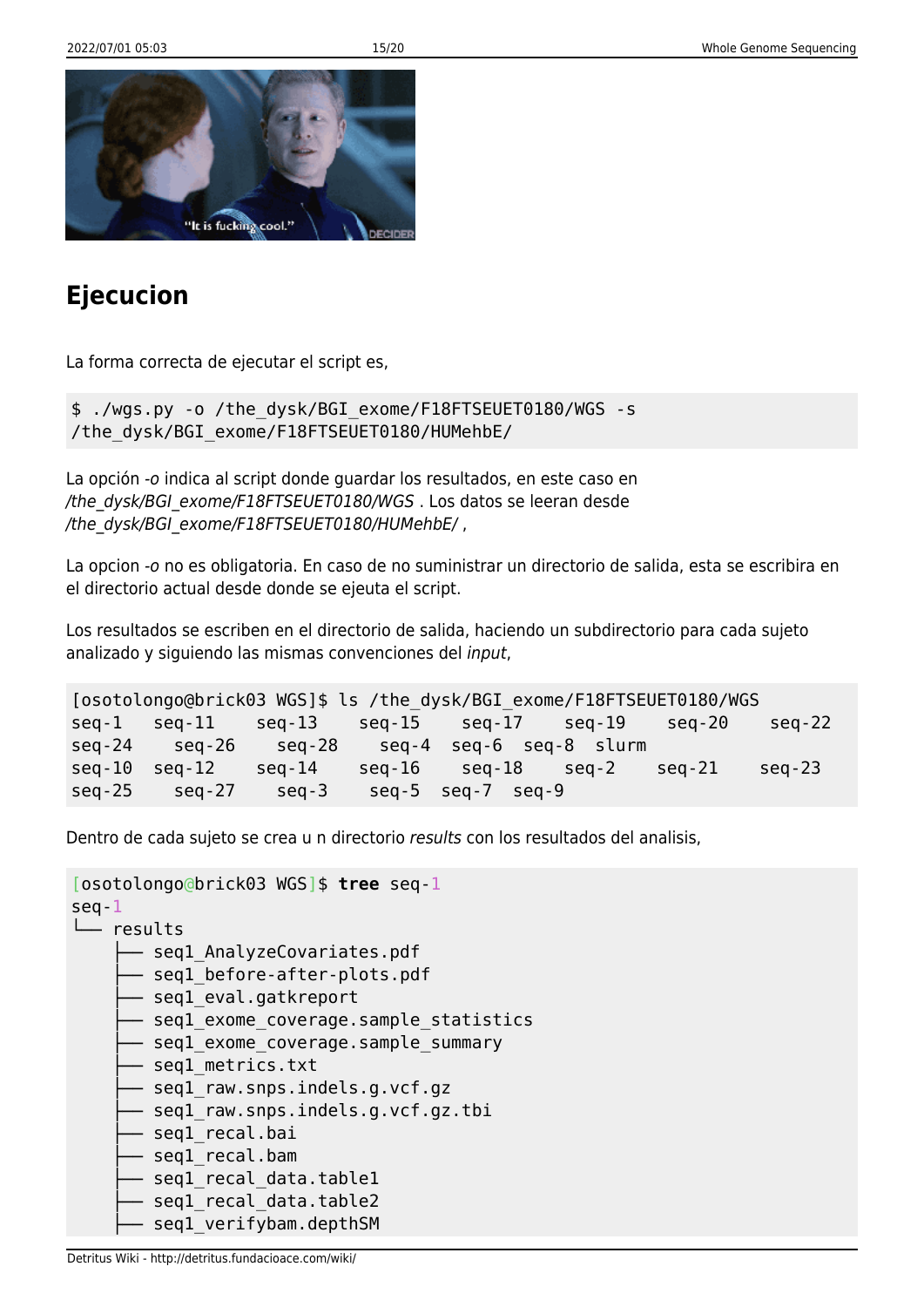```
- seql verifybam.log
seq1 verifybam.selfSM
```
1 directory, 15 files

**trick**

Esta estructura permitiria ejecutar,

```
$ ./wgs.pl -o /the_dysk/BGI_exome/F18FTSEUET0180/HUMehbE -s
/the_dysk/BGI_exome/F18FTSEUET0180/HUMehbE
```
y **en caso de no tener problemas con los permisos**, los resultados quedarian en un directorio dentro del mismo sujeto de proyecto. No se ha hecho asi por defecto previendo precisamente los problemas de permisos.

### **Troubleshooting**

Pueden ocurrir multitud de problemas en la ejecucion del script. Afortunadamente un fallo en uno de las tareas afecta solamente al sujeto individual sobre el que se realiza la tarea. El resto de sujetos se procesara correctamente.

Al ocurrir un fallo en algun script, el sistema enviara un email informando del fallo y el jobid asociado. Toda la informacion ira en el subject del email.

### **ejemplo 1**

Aqui se informa que la tarea con jobid = 154540 ha fallado. Tambien sabemos que esta relacionada con el sujeto seq-27.

```
SLURM Job_id=154540 Name=sam_seq-27 Failed, Run time 00:28:28, FAILED,
ExitCode 1
```
Ahora, dentro del directorio de output se crea un directorio llamado slurm donde se guardan todos los logs de ejecucion de las tareas. Hemos de buscar este fallo en particular por el jobid,

```
[osotolongo@brick03 WGS]$ ls slurm/ | grep 154540
bwa_seq-27-154540
```
una vez localizado el log correcto podeos buscar el error manualmente,

[osotolongo@brick03 WGS]\$ less slurm/bwa\_seq-27-154540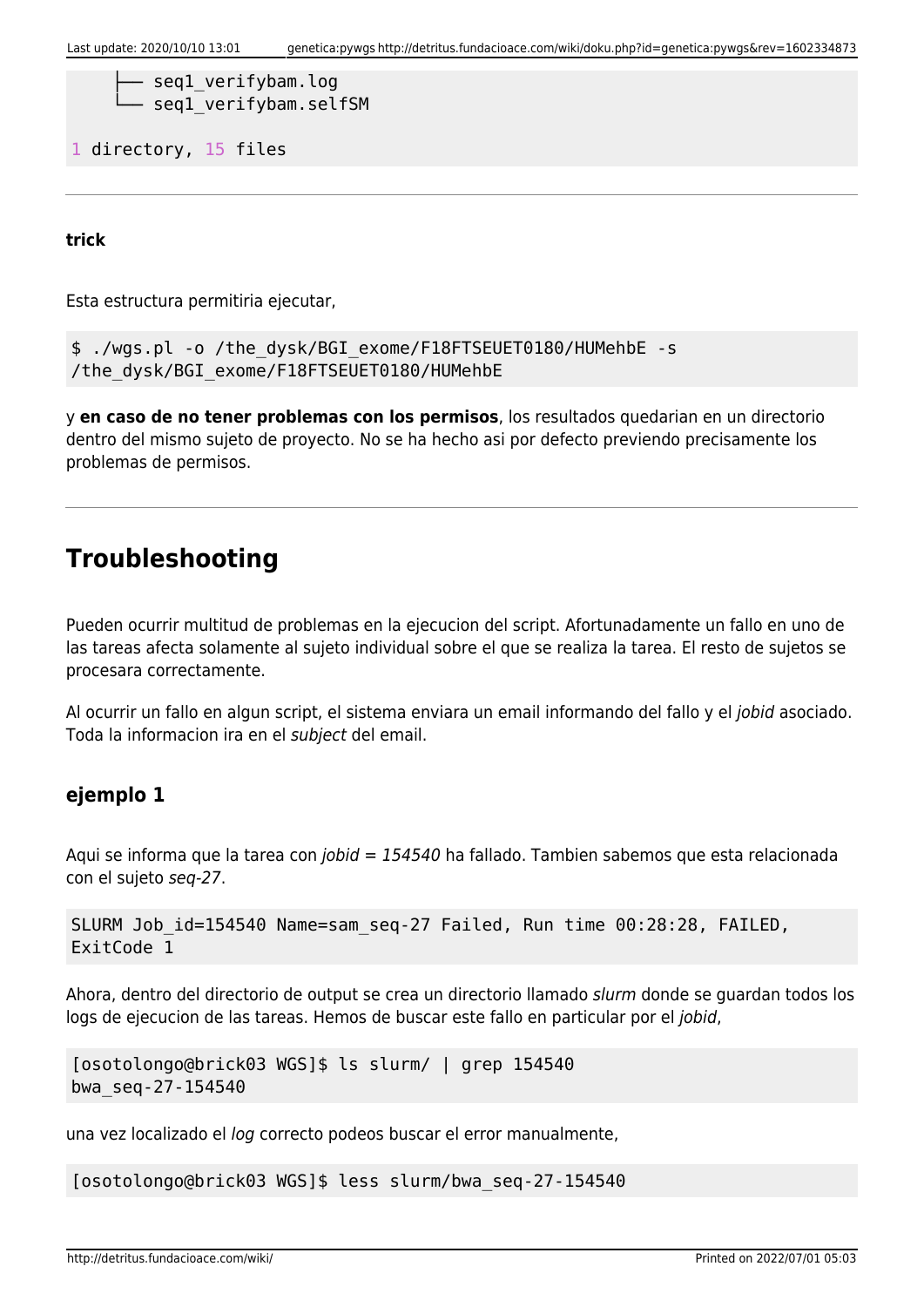o simplemente hacer algun grep,

[osotolongo@brick03 WGS]\$ grep -i error slurm/bwa\_seq-27-154540 [gzread] Input/output error

Como informacion adicional, en el directorio slurm tambien se guardan los scripts a ejecutar para cada parte del proceso,

```
[osotolongo@brick03 WGS]$ ls slurm/ | grep seq-27 | grep sh
bwa_seq-27_0.sh
bwa_seq-27_1.sh
bwa_seq-27_2.sh
bwaseq-27 3.sh
merge_seq-27.sh
validate_seq-27.sh
verify_seq-27.sh
```
El nombre del log nos dice que ha fallado alguno de los bwa. En caso de querer depurar mas lo que ha pasado podemos leer el log y encontrar cual de los comandos ha fallado exactamente.

### **ejemplo 2**

Algo menos basico, recibimos un email con subject,

```
SLURM Job id=154595 Name=validate seq-8 Failed, Run time 01:01:18, FAILED,
ExitCode 2
```
y buscamos el log correspondiente,

```
[osotolongo@brick03 WGS]$ ls slurm/ | grep 154595
validate_seq-8-154595
```
Aqui si hacemos,

[osotolongo@brick03 WGS]\$ grep -i error slurm/validate\_seq-8-154595

obtenemos un monton de informacion ya que el error ocurrio a un nivel y todos los niveles posteriores arrojan errores. Asi que no hay mas remediio que leerse el log con calma, y vemos que mientras se hace **MarkDuplicates** tenemos un error de Java,

```
Exception in thread "main" picard.PicardException: Exception writing
ReadEnds to file.
         at
picard.sam.markduplicates.util.ReadEndsForMarkDuplicatesCodec.decode(ReadEnd
sForMarkDuplicatesCodec.java:110)
         at
picard.sam.markduplicates.util.ReadEndsForMarkDuplicatesCodec.decode(ReadEnd
sForMarkDuplicatesCodec.java:32)
         at
```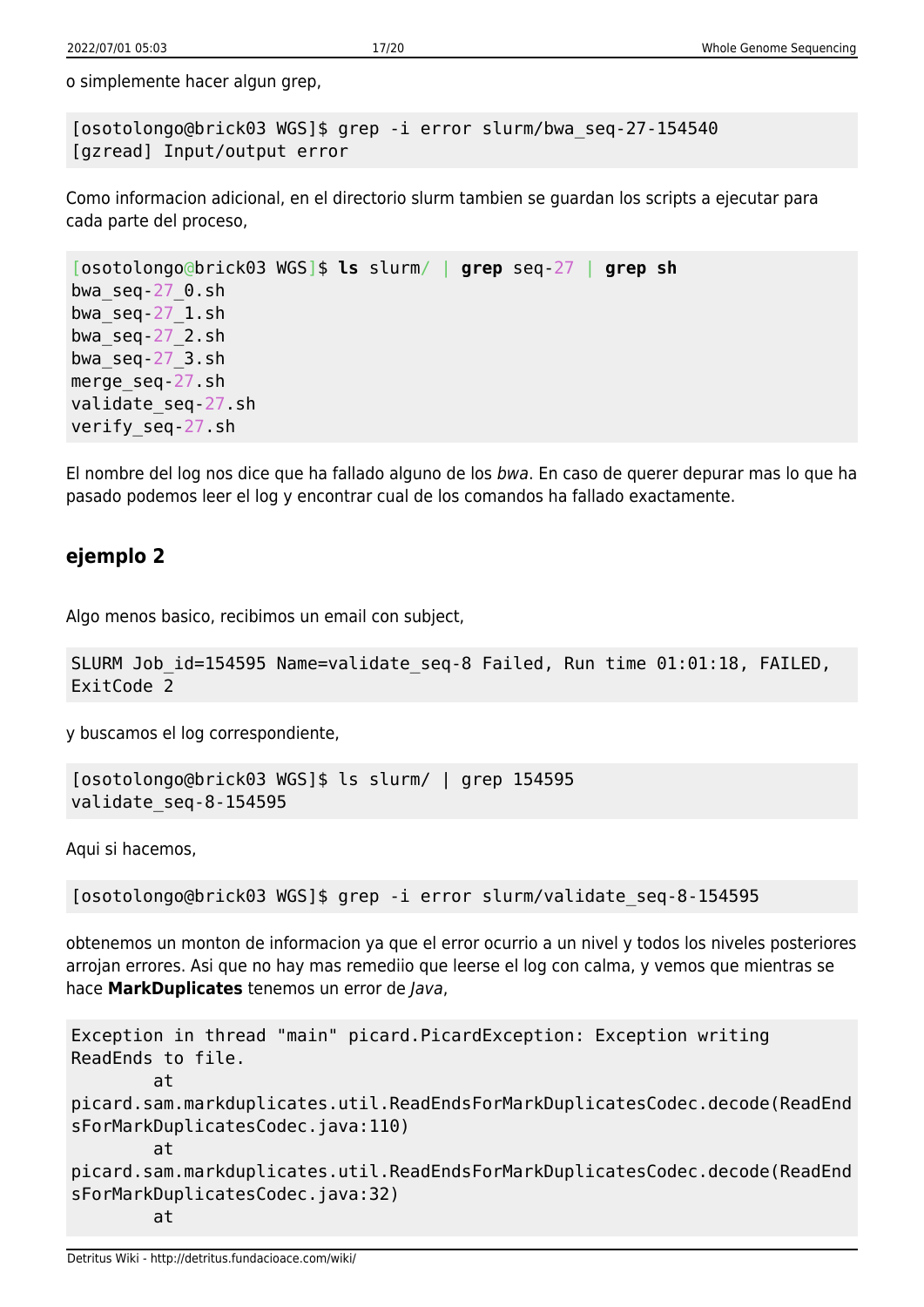```
htsjdk.samtools.util.SortingCollection$FileRecordIterator.advance(SortingCol
lection.java:630)
         at
htsjdk.samtools.util.SortingCollection$FileRecordIterator.next(SortingCollec
tion.java:620)
         at htsjdk.samtools.util.PeekIterator.peek(PeekIterator.java:69)
         at
htsjdk.samtools.util.SortingCollection$PeekFileRecordIteratorComparator.comp
are(SortingCollection.java:655)
         at
htsjdk.samtools.util.SortingCollection$PeekFileRecordIteratorComparator.comp
are(SortingCollection.java:652)
         at java.util.TreeMap.compare(TreeMap.java:1295)
         at java.util.TreeMap.put(TreeMap.java:538)
         at java.util.TreeSet.add(TreeSet.java:255)
         at
htsjdk.samtools.util.SortingCollection$MergingIterator.next(SortingCollectio
n.java:566)
         at
picard.sam.markduplicates.MarkDuplicates.generateDuplicateIndexes(MarkDuplic
ates.java:729)
         at
picard.sam.markduplicates.MarkDuplicates.doWork(MarkDuplicates.java:259)
         at
picard.cmdline.CommandLineProgram.instanceMain(CommandLineProgram.java:305)
         at
picard.cmdline.PicardCommandLine.instanceMain(PicardCommandLine.java:103)
         at picard.cmdline.PicardCommandLine.main(PicardCommandLine.java:113)
Caused by: java.io.IOException: failed to read chunk
         at
org.xerial.snappy.SnappyInputStream.hasNextChunk(SnappyInputStream.java:433)
         at
org.xerial.snappy.SnappyInputStream.read(SnappyInputStream.java:167)
         at java.io.DataInputStream.readFully(DataInputStream.java:195)
         at java.io.DataInputStream.readLong(DataInputStream.java:416)
         at
picard.sam.markduplicates.util.ReadEndsForMarkDuplicatesCodec.decode(ReadEnd
sForMarkDuplicatesCodec.java:92)
         ... 15 more
```
Este error desencadena todos los demas errores.

Dado que sabemos que este log corresponde al script validate seq-8.sh podemos encontrar rapidamente el comando culpable del error,

```
[osotolongo@brick03 WGS]$ grep MarkDuplicates slurm/validate_seq-8.sh
java -Djava.io.tmpdir=/nas/osotolongo/tmp/ -Xmx8g -jar
/nas/usr/local/bin/picard.jar MarkDuplicates
I=/the_dysk/BGI_exome/F18FTSEUET0180/WGS/seq-8/tmp/seq8_sorted.bam
O=/the_dysk/BGI_exome/F18FTSEUET0180/WGS/seq-8/tmp/seq8_GATKready.bam
METRICS_FILE=/the_dysk/BGI_exome/F18FTSEUET0180/WGS/seq-8/tmp/seq8_metrics.t
```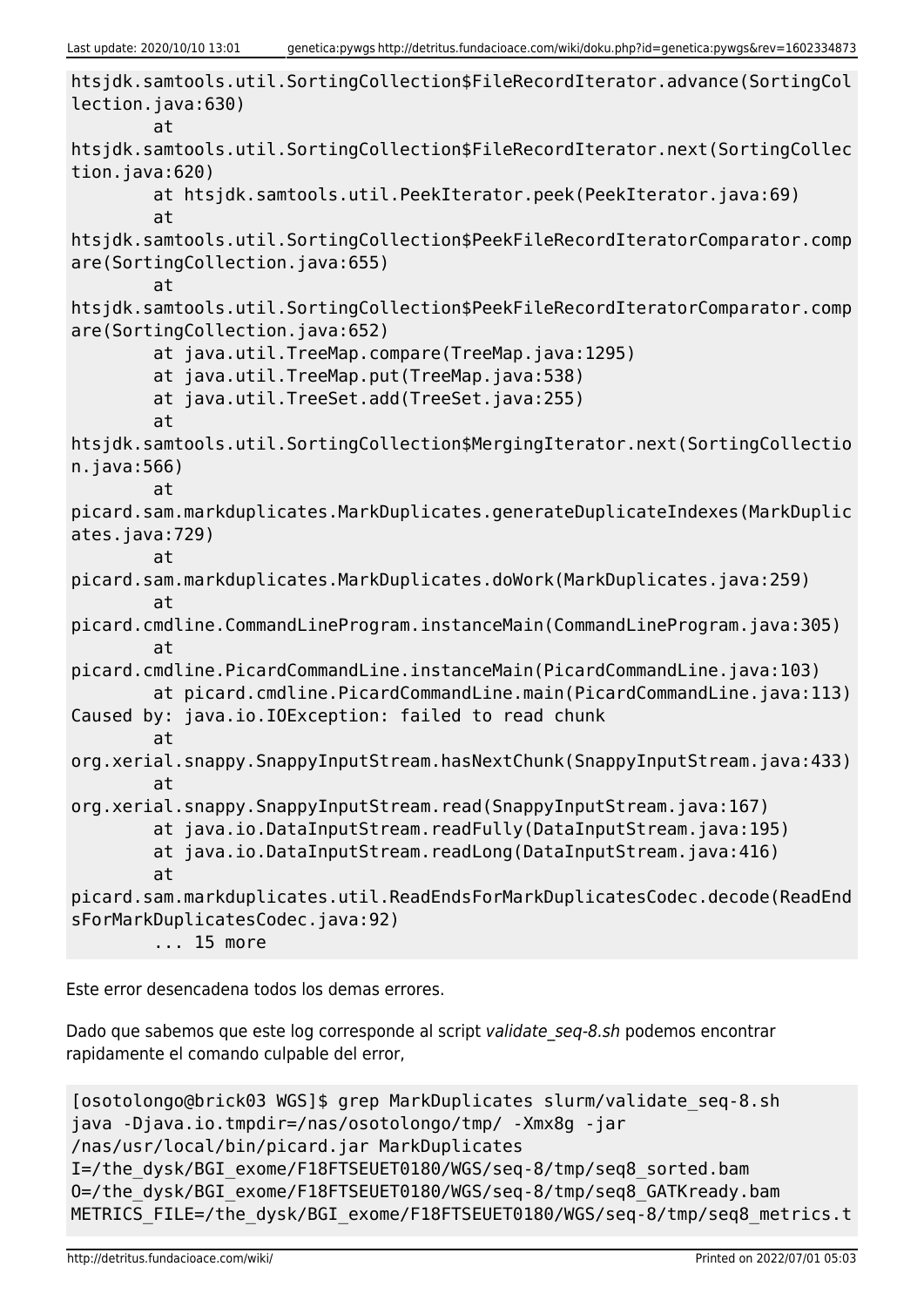#### xt QUIET=true MAX\_RECORDS\_IN\_RAM=2000000 ASSUME\_SORTED=TRUE CREATE\_INDEX=TRUE

e intentar reparar lo que este mal.

### **Opciones extra**

#### **lista de inclusion**

Digamos que de un pool de sujetos han fallado 2 o 3. No queremos tener que ejecutar el analisis para todos los sujetos, solo para los que han fallado. No queremos mover los sujetos que han fallado a un nuevo directorio pues atenta contra la organizacion del trabajo y el uso correcto del tiempo.

Para esto existe la opcion -cut que indica al script que se analice exclusivamente los sujetos contenidos en un archivo de input.

La forma correcta de utilizarlo es la siguiente. Ejemplo, si solo queremos que se ejecute el analisis en los sujetos seq-8 y seq-27, hacemos el siguiente archivo,

```
[osotolongo@brick03 WGS]$ cat /nas/osotolongo/wgs/only.txt
seq-8
seq-27
```
y tras esto ejecutamos algo como,

```
$ ./wgs.py -cut /nas/osotolongo/wgs/only.txt -o
/the_dysk/BGI_exome/F18FTSEUET0180/WGS -s
/the_dysk/BGI_exome/F18FTSEUET0180/HUMehbE
```
que hara todo el procedimiento pero solo para estos sujetos.

#### **debug**

Para ayudar en la localizacion de errores existe la opcion -g, para indicar que no se borren los archivos temporales. El comando,

```
$ ./wgs.py -g -o /the_dysk/BGI_exome/F18FTSEUET0180/WGS -s
/the_dysk/BGI_exome/F18FTSEUET0180/HUMehbE
```
deja un subdirectorio tmp por cada sujeto con sus archivos temporales correspondientes. Ejemplo para seq-5, estos archivos estarian en /the\_dysk/BGI\_exome/F18FTSEUET0180/WGS/seq-5/tmp/.